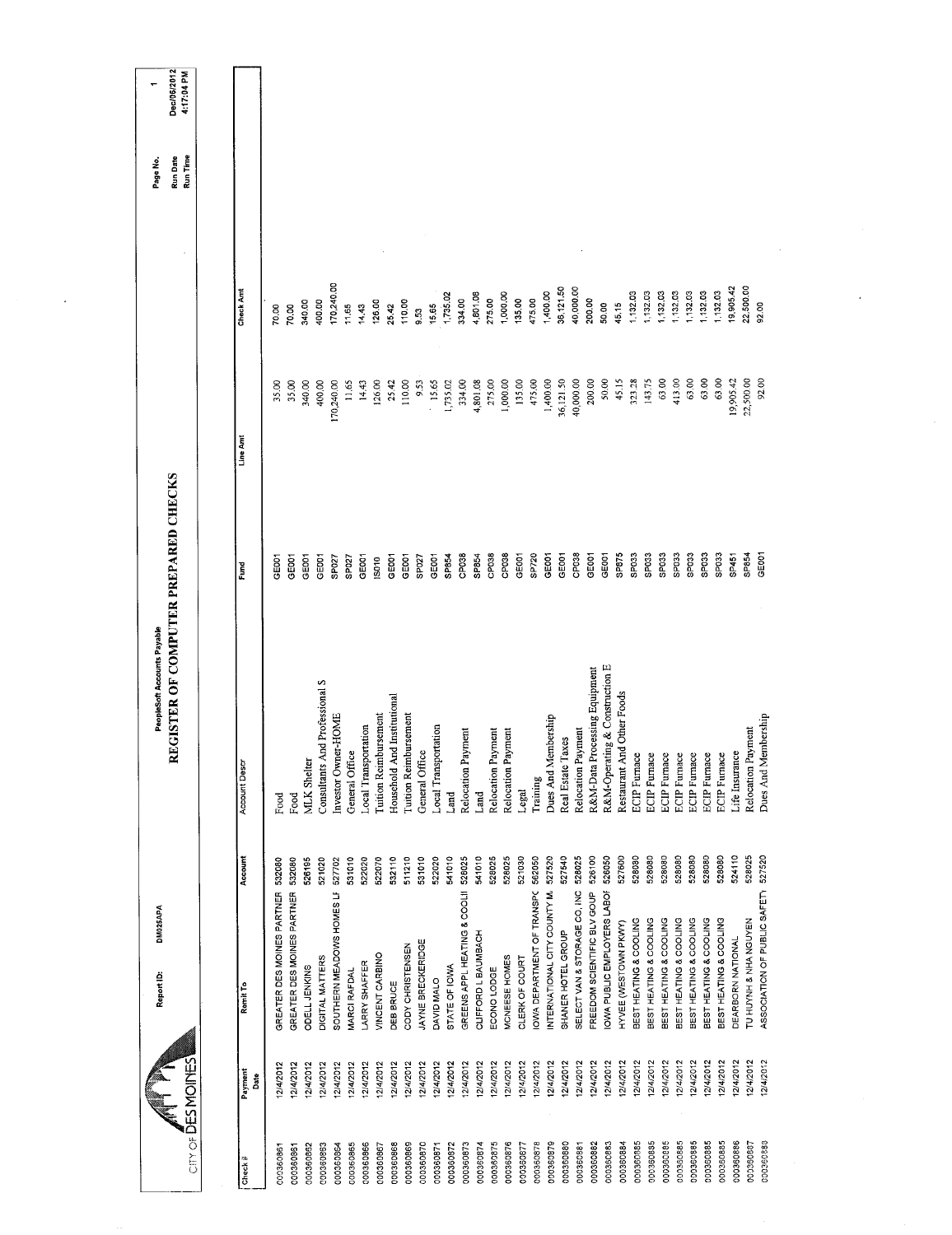|                   |                 | Report ID:                         | DM025APA | PeopleSoft Accounts Payable          |                   |           |            | Page No.             | $\sim$                    |
|-------------------|-----------------|------------------------------------|----------|--------------------------------------|-------------------|-----------|------------|----------------------|---------------------------|
| City of DESMOINES |                 |                                    |          | REGISTER OF COMPUTER PREPARED CHECKS |                   |           |            | Run Date<br>Run Time | Dec/06/2012<br>4:17:04 PM |
|                   |                 |                                    |          |                                      |                   |           |            |                      |                           |
| Check#            | Payment<br>Date | Remit To                           | Account  | Account Descr                        | Ĕ                 | Line Amt  | Check Am   |                      |                           |
| 000360889         | 12/4/2012       | DES MOINES ASPHALT & PAVING        | 532020   | Asphalt And Asphalt Products         | CPI38             | 13,348.40 | 23,488.89  |                      |                           |
| 000360889         | 12/4/2012       | DES MOINES ASPHALT & PAVING        | 532020   | Asphalt And Asphalt Products         | CP038             | 42,729.16 | 233,488.89 |                      |                           |
| 000360889         | 2/4/2012        | DES MOINES ASPHALT & PAVING        | 532020   | Asphalt And Asphalt Products         | CP <sub>038</sub> | 30,396.39 | 233,488.89 |                      |                           |
| 000360889         | 12/4/2012       | DES MOINES ASPHALT & PAVING        | 532020   | Asphalt And Asphalt Products         | CP038             | 19,241.30 | 233,488.89 |                      |                           |
| 000360889         | 12/4/2012       | DES MOINES ASPHALT & PAVING        | 532020   | Asphalt And Asphalt Products         | CP038             | 15,788.06 | 233,488.89 |                      |                           |
| 000360889         | 2/4/2012        | DES MOINES ASPHALT & PAVING        | 532020   | Asphalt And Asphalt Products         | CP038             | 18,910.82 | 233,488.89 |                      |                           |
| 000360889         | 12/4/2012       | DES MOINES ASPHALT & PAVING        | 532020   | Asphalt And Asphalt Products         | CP <sub>038</sub> | 26,420.72 | 233,488.89 |                      |                           |
| 000360889         | 12/4/2012       | DES MOINES ASPHALT & PAVING        | 532020   | Asphalt And Asphalt Products         | CP <sub>038</sub> | 32,569.28 | 233,488.89 |                      |                           |
| 000360889         | 2/4/2012        | DES MOINES ASPHALT & PAVING        | 532020   | Asphalt And Asphalt Products         | CP038             | 4,084.76  | 233,488.89 |                      |                           |
| 000360890         | 12/4/2012       | MIDAMERICAN ENERGY                 | 525020   | Electric Light And Power             | SP743             | 155.08    | 232.14     |                      |                           |
| 000360890         | 12/4/2012       | MIDAMERICAN ENERGY                 | 525060   | Electric Street Light Overhead       | IS010             | 77.06     | 232.14     |                      |                           |
| 000360891         | 2/4/2012        | ELECTRONIC ENGINEERING CO          | 525150   | Telephone Service (Cell)             | ENOOO             | 31.00     | 31.00      |                      |                           |
| 000360892         | 12/4/2012       | CAPITAL SANITARY SUPPLY CO II      | 532040   | Cleaning, Janitorial And Sanit       | GE001             | 120.02    | 408.34     |                      |                           |
| 000360892         | 12/4/2012       | CAPITAL SANITARY SUPPLY CO II      | 532040   | Janitorial And Sanit<br>Cleaning, .  | IS010             | 288.32    | 408.34     |                      |                           |
| 000360893         | 12/4/2012       | SHERWIN-WILLIAMS                   | 532200   | Wood Finish Products                 | AG251             | 294.30    | 342.00     |                      |                           |
| 000360893         | 12/4/2012       | SHERWIN-WILLIAMS                   | 532200   | Wood Finish Products                 | CP <sub>034</sub> | 47.70     | 342.00     |                      |                           |
| 000360894         | 12/4/2012       | ABC PEST CONTROL                   | 521190   | Pest Control Services                | <b>EN000</b>      | 18.00     | 18,00      |                      |                           |
| 000360895         | 12/4/2012       | BAKER & TAYLOR ENTERTAINME!        | 531026   | Audio Recordings                     | CP042             | 76.89     | 121.25     |                      |                           |
| 000360895         | 12/4/2012       | BAKER & TAYLOR ENTERTAINME!        | 531026   | Audio Recordings                     | CP042             | 44.36     | 121.25     |                      |                           |
| 000360896         | 12/4/2012       | BAKER AND TAYLOR INC               | 531025   | Books/Print Materials                | CP042             | 578.52    | 578.52     |                      |                           |
| 000360897         | 12/4/2012       | THE BAKER GROUP                    | 526050   | R&M-Operating & Construction E       | GE001             | 403.70    | 403.70     |                      |                           |
| 000360898         | 12/4/2012       | BAKER AND TAYLOR COMPANY A         | 531025   | Books/Print Materials                | CP042             | 327.41    | 1,811.79   |                      |                           |
| 000360898         | 12/4/2012       | BAKER AND TAYLOR COMPANY A         | 531025   | <b>Books/Print Materials</b>         | CP042             | 189.23    | 1,811.79   |                      |                           |
| 000360898         | 12/4/2012       | BAKER AND TAYLOR COMPANY A         | 531025   | Books/Print Materials                | CP042             | 631.59    | 1,811.79   |                      |                           |
| 000360898         | 12/4/2012       | BAKER AND TAYLOR COMPANY A         | 531025   | Books/Print Materials                | CP042             | 663.56    | 1,811.79   |                      |                           |
| 000360899         | 12/4/2012       | ACADEMY ROOFING CO                 | 526010   | R&M-Buildings                        | CP034             | 366.29    | 676.25     |                      |                           |
| 000360899         | 2/4/2012        | ACADEMY ROOFING CO                 | 526010   | R&M-Buildings                        | CP034             | 309.96    | 676.25     |                      |                           |
| 000360900         | 12/4/2012       | BITUMINOUS MATERIAL & SUPPLY       | 532020   | Asphalt And Asphalt Products         | SP360             | 1,490.20  | 1,490.20   |                      |                           |
| 000360901         | 12/4/2012       | BOBS TOOLS                         | 532170   | Minor Equipment And Hand Tools       | SP360             | 33.97     | 33.97      |                      |                           |
| 000360902         | 12/4/2012       | AMERICAN MARKING INC               | 531010   | General Office                       | GE <sub>001</sub> | 26.96     | 86.28      |                      |                           |
| 000360902         | 12/4/2012       | AMERICAN MARKING INC               | 531010   | General Office                       | GE001             | 59.32     | 86.28      |                      |                           |
| 000360903         | 12/4/2012       | ARAMARK UNIFORM SERVICES IN        | 527090   | Uniforms/Uniform Rental              | IS010             | 237.69    | 237.69     |                      |                           |
| 000360904         | 12/4/2012       | ARAMARK UNIFORM SERVICES IN        | 527090   | Uniforms/Uniform Rental              | AG255             | 37.95     | 208.90     |                      |                           |
| 000360904         | 12/4/2012       | ARAMARK UNIFORM SERVICES IN        | 527090   | Uniforms/Uniform Rental              | AG255             | 35.00     | 208,90     |                      |                           |
| 000360904         | 12/4/2012       | ARAMARK UNIFORM SERVICES IN 527090 |          | Uniforms/Uniform Rental              | EN101             | 37.95     | 208,90     |                      |                           |
|                   |                 |                                    |          |                                      |                   |           |            |                      |                           |

 $\mathcal{L}_{\mathcal{A}}$ 

 $\bar{\mathcal{L}}$ 

 $\hat{\mathcal{A}}$ 

 $\ddot{\phantom{a}}$ 

 $\overline{\phantom{a}}$ 

 $\frac{1}{2}$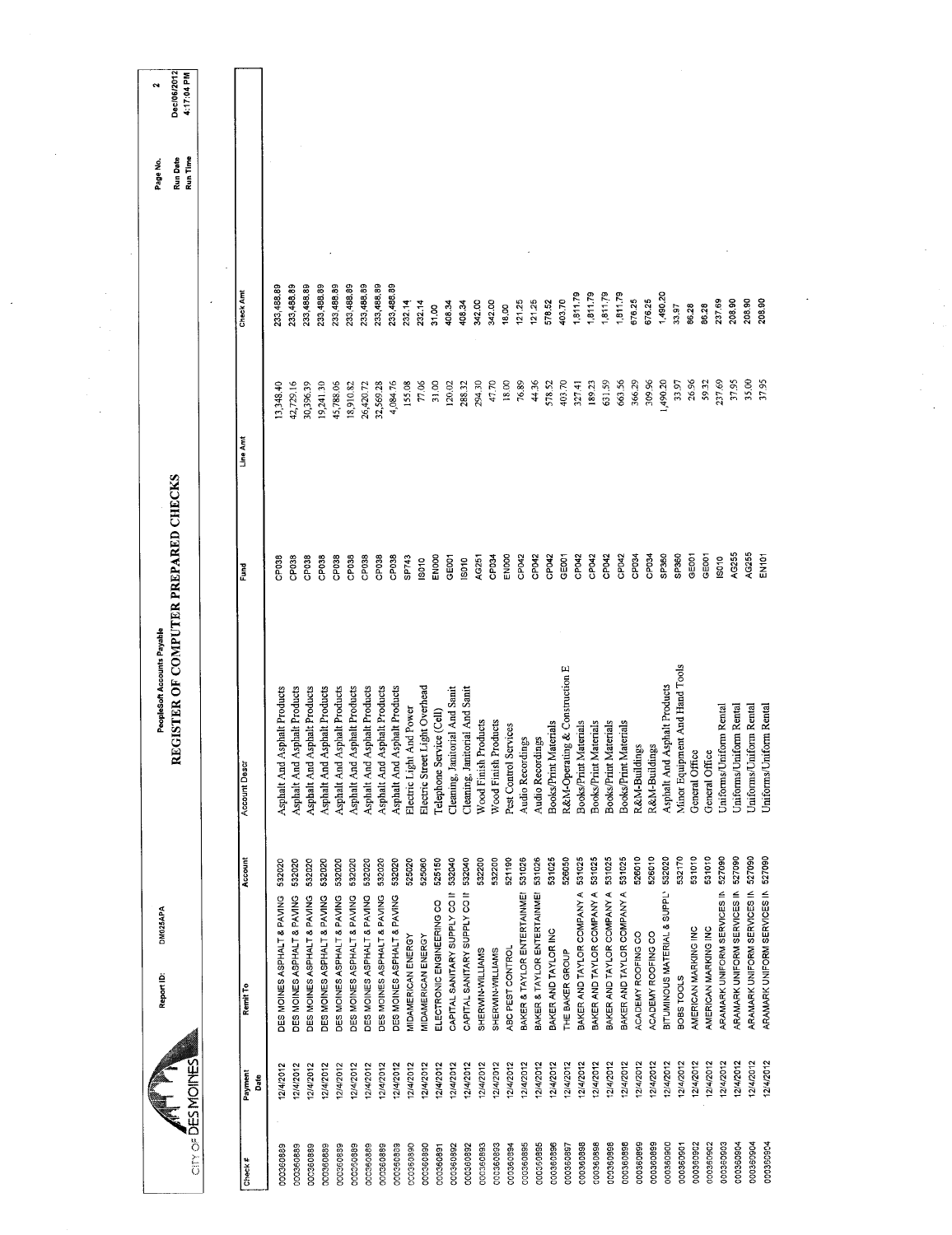| Check Amt<br>8,709.70<br>8,709.70<br>8,709.70<br>8,709.70<br>8,709.70<br>1,077.11<br>1,077.11<br>1,077.11<br>1,077.11<br>1,077.11<br>1,077.11<br>407.01<br>199.03<br>130.85<br>130.85<br>130.85<br>407.01<br>407.01<br>19903<br>407.01<br>407.01<br>407.01<br>120.00<br>195.40<br>208.90<br>159,51<br>159.51<br>159.51<br>15951<br>159.51<br>80.75<br>20.50<br>40.44<br>24.72<br>80.00<br>6,00<br>195.40<br>36.96<br>6,00<br>47.98<br>64.76<br>47.23<br>101.55<br>70.88<br>38.70<br>20,50<br>7.00<br>14.00<br>94.59<br>40.44<br>70.75<br>54.10<br>96.71<br>48.78<br>637.92<br>11.78<br>47.79<br>293.20<br>119.18<br>500,00<br>20.00<br>80.00<br>37.92<br>162.07<br>15.54<br>98.00<br>24.72<br>80.75<br>183.64<br>67.82<br>Line Am<br>AG255<br>AG255<br>SP743<br>ENOOO<br>CP042<br>CP042<br>CP040<br>ENOOO<br>CP <sub>D42</sub><br>CP042<br>CP042<br>CP042<br>AG257<br>SP360<br>GE001<br>CP034<br>CP040<br>GE001<br>GE001<br>EN101<br>EN101<br>GE001<br>AG251<br>GE001<br>GE <sub>001</sub><br>GE001<br>GE001<br>GEOOT<br>CP034<br><b>COd5</b><br>GE001<br>AG251<br><b>SO66</b><br>IS066<br>EN301<br>Fund<br>Minor Equipment And Hand Tools<br>Minor Equipment And Hand Tools<br>Minor Equipment And Hand Tools<br>Copy Equipment Rental And Expe<br>Lumber, Wood Products And Insu<br>Lumber, Wood Products And Insu<br>And Horticultural<br>Electrical Supplies And Parts<br>Electrical Supplies And Parts<br>Electrical Supplies And Parts<br>Electrical Supplies And Parts<br>Electrical Supplies And Parts<br>Electrical Supplies And Parts<br>Household And Institutional<br>Uniforms/Uniform Rental<br>Materials<br>Materials<br>Materials<br>Materials<br>Materials<br>Materials<br>Storm Water Charges<br>Contract Carriers<br>Contract Carriers<br>Wearing Apparel<br>Wearing Apparel<br>Wearing Apparel<br>Hardware Items<br>Hardware Items<br>Rent-Buildings<br>General Office<br><b>Account Desc</b><br>Agricultural<br><b>Books/Print</b><br><b>Books/Print</b><br><b>Books/Print</b><br><b>Books/Print</b><br><b>Books/Print</b><br><b>Books/Print</b><br>Water Use<br>Water Use<br>Water Use<br>Water Use<br>Account<br>522010<br>522010<br>531025<br>532170<br>532110<br>532140<br>532060<br>BUDGET STORAGE RENTAL SPAC 527020<br>527140<br>532100<br>532010<br>531010<br>525050<br>525050<br>525050<br>525030<br>532140<br>532060<br>532250<br>532250<br>532250<br>531025<br>531025<br>531025<br>531025<br>531025<br>532170<br>532100<br>532170<br>532060<br>532060<br>532060<br>532060<br>525050<br>ARAMARK UNIFORM SERVICES IN 527090<br>ELECTRICAL ENGINEERING & EQI<br>DES MOINES STAMP MANUFACTU<br>DES MOINES BOLT SUPPLY CO<br>DES MOINES FEED & GARDEN<br>DES MOINES WATER WORKS<br>DES MOINES WATER WORKS<br>DES MOINES WATER WORKS<br>DES MOINES WATER WORKS<br>DES MOINES WATER WORKS<br>GRAYBAR ELECTRIC CO INC<br>GRAYBAR ELECTRIC CO INC<br>GRAYBAR ELECTRIC CO INC<br>GRAYBAR ELECTRIC CO INC<br>GRAYBAR ELECTRIC CO INC<br>G & L CLOTHING COMPANY<br>G & L CLOTHING COMPANY<br>G & L CLOTHING COMPANY<br>COPY SYSTEMS INC<br>DUNN & COMPANY<br>GRAINGER INC<br>GRAINGER INC<br>GRAINGER INC<br>GRAINGER INC<br>GRAINGER INC<br>GRAINGER INC<br>Remit To<br>FEDEX<br>FEDEX<br>GALE<br>GALE<br>GALE<br>GALE<br>GALE<br>CALE<br>12/4/2012<br>12/4/2012<br>12/4/2012<br>12/4/2012<br>12/4/2012<br>12/4/2012<br>2/4/2012<br>12/4/2012<br>12/4/2012<br>2/4/2012<br>12/4/2012<br>12/4/2012<br>2/4/2012<br>12/4/2012<br>12/4/2012<br>12/4/2012<br>12/4/2012<br>12/4/2012<br>12/4/2012<br>12/4/2012<br>12/4/2012<br>12/4/2012<br>12/4/2012<br>12/4/2012<br>12/4/2012<br>12/4/2012<br>2/4/2012<br>12/4/2012<br>12/4/2012<br>12/4/2012<br>12/4/2012<br>12/4/2012<br>12/4/2012<br>12/4/2012<br>12/4/2012<br>Payment<br>Date<br>000360915<br>000360916<br>000360916<br>000360916<br>000360916<br>000360915<br>000360915<br>000360915<br>000360915<br>000360915<br>000360916<br>000360916<br>000360917<br>000360917<br>000360910<br>000360910<br>000360910<br>000360910<br>000360912<br>000360913<br>000360913<br>000360914<br>000360914<br>000360914<br>000360917<br>000360917<br>000360917<br>000360905<br>000360908<br>000360910<br>000360911<br>000360904<br>000360906<br>000360907<br>000360909<br>Check# | CITN OF DES MOMOINES | DM025APA<br>Report ID: | REGISTER OF COMPUTER PREPARED CHECKS<br>PeopleSoft Accounts Payable |  | Run Date<br>Run Time<br>Page No | Dec/06/2012<br>417:04 PM<br>m |
|-----------------------------------------------------------------------------------------------------------------------------------------------------------------------------------------------------------------------------------------------------------------------------------------------------------------------------------------------------------------------------------------------------------------------------------------------------------------------------------------------------------------------------------------------------------------------------------------------------------------------------------------------------------------------------------------------------------------------------------------------------------------------------------------------------------------------------------------------------------------------------------------------------------------------------------------------------------------------------------------------------------------------------------------------------------------------------------------------------------------------------------------------------------------------------------------------------------------------------------------------------------------------------------------------------------------------------------------------------------------------------------------------------------------------------------------------------------------------------------------------------------------------------------------------------------------------------------------------------------------------------------------------------------------------------------------------------------------------------------------------------------------------------------------------------------------------------------------------------------------------------------------------------------------------------------------------------------------------------------------------------------------------------------------------------------------------------------------------------------------------------------------------------------------------------------------------------------------------------------------------------------------------------------------------------------------------------------------------------------------------------------------------------------------------------------------------------------------------------------------------------------------------------------------------------------------------------------------------------------------------------------------------------------------------------------------------------------------------------------------------------------------------------------------------------------------------------------------------------------------------------------------------------------------------------------------------------------------------------------------------------------------------------------------------------------------------------------------------------------------------------------------------------------------------------------------------------------------------------------------------------------------------------------------------------------------------------------------------------------------------------------------------------------------------------------------------------------------------------------------------------------------------------------------------------------------------------------------------------------------------------------------------------------------------------------------------------------------------------------------------------------------------------------------------------------------------------------------------------------------------------------------------------------------------------------------------------------------------------------------------------------------------------------------------------------------------------------------------------------------------------------------------------------------------------------------------------------------------------------|----------------------|------------------------|---------------------------------------------------------------------|--|---------------------------------|-------------------------------|
|                                                                                                                                                                                                                                                                                                                                                                                                                                                                                                                                                                                                                                                                                                                                                                                                                                                                                                                                                                                                                                                                                                                                                                                                                                                                                                                                                                                                                                                                                                                                                                                                                                                                                                                                                                                                                                                                                                                                                                                                                                                                                                                                                                                                                                                                                                                                                                                                                                                                                                                                                                                                                                                                                                                                                                                                                                                                                                                                                                                                                                                                                                                                                                                                                                                                                                                                                                                                                                                                                                                                                                                                                                                                                                                                                                                                                                                                                                                                                                                                                                                                                                                                                                                                                                   |                      |                        |                                                                     |  |                                 |                               |
|                                                                                                                                                                                                                                                                                                                                                                                                                                                                                                                                                                                                                                                                                                                                                                                                                                                                                                                                                                                                                                                                                                                                                                                                                                                                                                                                                                                                                                                                                                                                                                                                                                                                                                                                                                                                                                                                                                                                                                                                                                                                                                                                                                                                                                                                                                                                                                                                                                                                                                                                                                                                                                                                                                                                                                                                                                                                                                                                                                                                                                                                                                                                                                                                                                                                                                                                                                                                                                                                                                                                                                                                                                                                                                                                                                                                                                                                                                                                                                                                                                                                                                                                                                                                                                   |                      |                        |                                                                     |  |                                 |                               |
|                                                                                                                                                                                                                                                                                                                                                                                                                                                                                                                                                                                                                                                                                                                                                                                                                                                                                                                                                                                                                                                                                                                                                                                                                                                                                                                                                                                                                                                                                                                                                                                                                                                                                                                                                                                                                                                                                                                                                                                                                                                                                                                                                                                                                                                                                                                                                                                                                                                                                                                                                                                                                                                                                                                                                                                                                                                                                                                                                                                                                                                                                                                                                                                                                                                                                                                                                                                                                                                                                                                                                                                                                                                                                                                                                                                                                                                                                                                                                                                                                                                                                                                                                                                                                                   |                      |                        |                                                                     |  |                                 |                               |
|                                                                                                                                                                                                                                                                                                                                                                                                                                                                                                                                                                                                                                                                                                                                                                                                                                                                                                                                                                                                                                                                                                                                                                                                                                                                                                                                                                                                                                                                                                                                                                                                                                                                                                                                                                                                                                                                                                                                                                                                                                                                                                                                                                                                                                                                                                                                                                                                                                                                                                                                                                                                                                                                                                                                                                                                                                                                                                                                                                                                                                                                                                                                                                                                                                                                                                                                                                                                                                                                                                                                                                                                                                                                                                                                                                                                                                                                                                                                                                                                                                                                                                                                                                                                                                   |                      |                        |                                                                     |  |                                 |                               |
|                                                                                                                                                                                                                                                                                                                                                                                                                                                                                                                                                                                                                                                                                                                                                                                                                                                                                                                                                                                                                                                                                                                                                                                                                                                                                                                                                                                                                                                                                                                                                                                                                                                                                                                                                                                                                                                                                                                                                                                                                                                                                                                                                                                                                                                                                                                                                                                                                                                                                                                                                                                                                                                                                                                                                                                                                                                                                                                                                                                                                                                                                                                                                                                                                                                                                                                                                                                                                                                                                                                                                                                                                                                                                                                                                                                                                                                                                                                                                                                                                                                                                                                                                                                                                                   |                      |                        |                                                                     |  |                                 |                               |
|                                                                                                                                                                                                                                                                                                                                                                                                                                                                                                                                                                                                                                                                                                                                                                                                                                                                                                                                                                                                                                                                                                                                                                                                                                                                                                                                                                                                                                                                                                                                                                                                                                                                                                                                                                                                                                                                                                                                                                                                                                                                                                                                                                                                                                                                                                                                                                                                                                                                                                                                                                                                                                                                                                                                                                                                                                                                                                                                                                                                                                                                                                                                                                                                                                                                                                                                                                                                                                                                                                                                                                                                                                                                                                                                                                                                                                                                                                                                                                                                                                                                                                                                                                                                                                   |                      |                        |                                                                     |  |                                 |                               |
|                                                                                                                                                                                                                                                                                                                                                                                                                                                                                                                                                                                                                                                                                                                                                                                                                                                                                                                                                                                                                                                                                                                                                                                                                                                                                                                                                                                                                                                                                                                                                                                                                                                                                                                                                                                                                                                                                                                                                                                                                                                                                                                                                                                                                                                                                                                                                                                                                                                                                                                                                                                                                                                                                                                                                                                                                                                                                                                                                                                                                                                                                                                                                                                                                                                                                                                                                                                                                                                                                                                                                                                                                                                                                                                                                                                                                                                                                                                                                                                                                                                                                                                                                                                                                                   |                      |                        |                                                                     |  |                                 |                               |
|                                                                                                                                                                                                                                                                                                                                                                                                                                                                                                                                                                                                                                                                                                                                                                                                                                                                                                                                                                                                                                                                                                                                                                                                                                                                                                                                                                                                                                                                                                                                                                                                                                                                                                                                                                                                                                                                                                                                                                                                                                                                                                                                                                                                                                                                                                                                                                                                                                                                                                                                                                                                                                                                                                                                                                                                                                                                                                                                                                                                                                                                                                                                                                                                                                                                                                                                                                                                                                                                                                                                                                                                                                                                                                                                                                                                                                                                                                                                                                                                                                                                                                                                                                                                                                   |                      |                        |                                                                     |  |                                 |                               |
|                                                                                                                                                                                                                                                                                                                                                                                                                                                                                                                                                                                                                                                                                                                                                                                                                                                                                                                                                                                                                                                                                                                                                                                                                                                                                                                                                                                                                                                                                                                                                                                                                                                                                                                                                                                                                                                                                                                                                                                                                                                                                                                                                                                                                                                                                                                                                                                                                                                                                                                                                                                                                                                                                                                                                                                                                                                                                                                                                                                                                                                                                                                                                                                                                                                                                                                                                                                                                                                                                                                                                                                                                                                                                                                                                                                                                                                                                                                                                                                                                                                                                                                                                                                                                                   |                      |                        |                                                                     |  |                                 |                               |
|                                                                                                                                                                                                                                                                                                                                                                                                                                                                                                                                                                                                                                                                                                                                                                                                                                                                                                                                                                                                                                                                                                                                                                                                                                                                                                                                                                                                                                                                                                                                                                                                                                                                                                                                                                                                                                                                                                                                                                                                                                                                                                                                                                                                                                                                                                                                                                                                                                                                                                                                                                                                                                                                                                                                                                                                                                                                                                                                                                                                                                                                                                                                                                                                                                                                                                                                                                                                                                                                                                                                                                                                                                                                                                                                                                                                                                                                                                                                                                                                                                                                                                                                                                                                                                   |                      |                        |                                                                     |  |                                 |                               |
|                                                                                                                                                                                                                                                                                                                                                                                                                                                                                                                                                                                                                                                                                                                                                                                                                                                                                                                                                                                                                                                                                                                                                                                                                                                                                                                                                                                                                                                                                                                                                                                                                                                                                                                                                                                                                                                                                                                                                                                                                                                                                                                                                                                                                                                                                                                                                                                                                                                                                                                                                                                                                                                                                                                                                                                                                                                                                                                                                                                                                                                                                                                                                                                                                                                                                                                                                                                                                                                                                                                                                                                                                                                                                                                                                                                                                                                                                                                                                                                                                                                                                                                                                                                                                                   |                      |                        |                                                                     |  |                                 |                               |
|                                                                                                                                                                                                                                                                                                                                                                                                                                                                                                                                                                                                                                                                                                                                                                                                                                                                                                                                                                                                                                                                                                                                                                                                                                                                                                                                                                                                                                                                                                                                                                                                                                                                                                                                                                                                                                                                                                                                                                                                                                                                                                                                                                                                                                                                                                                                                                                                                                                                                                                                                                                                                                                                                                                                                                                                                                                                                                                                                                                                                                                                                                                                                                                                                                                                                                                                                                                                                                                                                                                                                                                                                                                                                                                                                                                                                                                                                                                                                                                                                                                                                                                                                                                                                                   |                      |                        |                                                                     |  |                                 |                               |
|                                                                                                                                                                                                                                                                                                                                                                                                                                                                                                                                                                                                                                                                                                                                                                                                                                                                                                                                                                                                                                                                                                                                                                                                                                                                                                                                                                                                                                                                                                                                                                                                                                                                                                                                                                                                                                                                                                                                                                                                                                                                                                                                                                                                                                                                                                                                                                                                                                                                                                                                                                                                                                                                                                                                                                                                                                                                                                                                                                                                                                                                                                                                                                                                                                                                                                                                                                                                                                                                                                                                                                                                                                                                                                                                                                                                                                                                                                                                                                                                                                                                                                                                                                                                                                   |                      |                        |                                                                     |  |                                 |                               |
|                                                                                                                                                                                                                                                                                                                                                                                                                                                                                                                                                                                                                                                                                                                                                                                                                                                                                                                                                                                                                                                                                                                                                                                                                                                                                                                                                                                                                                                                                                                                                                                                                                                                                                                                                                                                                                                                                                                                                                                                                                                                                                                                                                                                                                                                                                                                                                                                                                                                                                                                                                                                                                                                                                                                                                                                                                                                                                                                                                                                                                                                                                                                                                                                                                                                                                                                                                                                                                                                                                                                                                                                                                                                                                                                                                                                                                                                                                                                                                                                                                                                                                                                                                                                                                   |                      |                        |                                                                     |  |                                 |                               |
|                                                                                                                                                                                                                                                                                                                                                                                                                                                                                                                                                                                                                                                                                                                                                                                                                                                                                                                                                                                                                                                                                                                                                                                                                                                                                                                                                                                                                                                                                                                                                                                                                                                                                                                                                                                                                                                                                                                                                                                                                                                                                                                                                                                                                                                                                                                                                                                                                                                                                                                                                                                                                                                                                                                                                                                                                                                                                                                                                                                                                                                                                                                                                                                                                                                                                                                                                                                                                                                                                                                                                                                                                                                                                                                                                                                                                                                                                                                                                                                                                                                                                                                                                                                                                                   |                      |                        |                                                                     |  |                                 |                               |
|                                                                                                                                                                                                                                                                                                                                                                                                                                                                                                                                                                                                                                                                                                                                                                                                                                                                                                                                                                                                                                                                                                                                                                                                                                                                                                                                                                                                                                                                                                                                                                                                                                                                                                                                                                                                                                                                                                                                                                                                                                                                                                                                                                                                                                                                                                                                                                                                                                                                                                                                                                                                                                                                                                                                                                                                                                                                                                                                                                                                                                                                                                                                                                                                                                                                                                                                                                                                                                                                                                                                                                                                                                                                                                                                                                                                                                                                                                                                                                                                                                                                                                                                                                                                                                   |                      |                        |                                                                     |  |                                 |                               |
|                                                                                                                                                                                                                                                                                                                                                                                                                                                                                                                                                                                                                                                                                                                                                                                                                                                                                                                                                                                                                                                                                                                                                                                                                                                                                                                                                                                                                                                                                                                                                                                                                                                                                                                                                                                                                                                                                                                                                                                                                                                                                                                                                                                                                                                                                                                                                                                                                                                                                                                                                                                                                                                                                                                                                                                                                                                                                                                                                                                                                                                                                                                                                                                                                                                                                                                                                                                                                                                                                                                                                                                                                                                                                                                                                                                                                                                                                                                                                                                                                                                                                                                                                                                                                                   |                      |                        |                                                                     |  |                                 |                               |
|                                                                                                                                                                                                                                                                                                                                                                                                                                                                                                                                                                                                                                                                                                                                                                                                                                                                                                                                                                                                                                                                                                                                                                                                                                                                                                                                                                                                                                                                                                                                                                                                                                                                                                                                                                                                                                                                                                                                                                                                                                                                                                                                                                                                                                                                                                                                                                                                                                                                                                                                                                                                                                                                                                                                                                                                                                                                                                                                                                                                                                                                                                                                                                                                                                                                                                                                                                                                                                                                                                                                                                                                                                                                                                                                                                                                                                                                                                                                                                                                                                                                                                                                                                                                                                   |                      |                        |                                                                     |  |                                 |                               |
|                                                                                                                                                                                                                                                                                                                                                                                                                                                                                                                                                                                                                                                                                                                                                                                                                                                                                                                                                                                                                                                                                                                                                                                                                                                                                                                                                                                                                                                                                                                                                                                                                                                                                                                                                                                                                                                                                                                                                                                                                                                                                                                                                                                                                                                                                                                                                                                                                                                                                                                                                                                                                                                                                                                                                                                                                                                                                                                                                                                                                                                                                                                                                                                                                                                                                                                                                                                                                                                                                                                                                                                                                                                                                                                                                                                                                                                                                                                                                                                                                                                                                                                                                                                                                                   |                      |                        |                                                                     |  |                                 |                               |
|                                                                                                                                                                                                                                                                                                                                                                                                                                                                                                                                                                                                                                                                                                                                                                                                                                                                                                                                                                                                                                                                                                                                                                                                                                                                                                                                                                                                                                                                                                                                                                                                                                                                                                                                                                                                                                                                                                                                                                                                                                                                                                                                                                                                                                                                                                                                                                                                                                                                                                                                                                                                                                                                                                                                                                                                                                                                                                                                                                                                                                                                                                                                                                                                                                                                                                                                                                                                                                                                                                                                                                                                                                                                                                                                                                                                                                                                                                                                                                                                                                                                                                                                                                                                                                   |                      |                        |                                                                     |  |                                 |                               |
|                                                                                                                                                                                                                                                                                                                                                                                                                                                                                                                                                                                                                                                                                                                                                                                                                                                                                                                                                                                                                                                                                                                                                                                                                                                                                                                                                                                                                                                                                                                                                                                                                                                                                                                                                                                                                                                                                                                                                                                                                                                                                                                                                                                                                                                                                                                                                                                                                                                                                                                                                                                                                                                                                                                                                                                                                                                                                                                                                                                                                                                                                                                                                                                                                                                                                                                                                                                                                                                                                                                                                                                                                                                                                                                                                                                                                                                                                                                                                                                                                                                                                                                                                                                                                                   |                      |                        |                                                                     |  |                                 |                               |
|                                                                                                                                                                                                                                                                                                                                                                                                                                                                                                                                                                                                                                                                                                                                                                                                                                                                                                                                                                                                                                                                                                                                                                                                                                                                                                                                                                                                                                                                                                                                                                                                                                                                                                                                                                                                                                                                                                                                                                                                                                                                                                                                                                                                                                                                                                                                                                                                                                                                                                                                                                                                                                                                                                                                                                                                                                                                                                                                                                                                                                                                                                                                                                                                                                                                                                                                                                                                                                                                                                                                                                                                                                                                                                                                                                                                                                                                                                                                                                                                                                                                                                                                                                                                                                   |                      |                        |                                                                     |  |                                 |                               |
|                                                                                                                                                                                                                                                                                                                                                                                                                                                                                                                                                                                                                                                                                                                                                                                                                                                                                                                                                                                                                                                                                                                                                                                                                                                                                                                                                                                                                                                                                                                                                                                                                                                                                                                                                                                                                                                                                                                                                                                                                                                                                                                                                                                                                                                                                                                                                                                                                                                                                                                                                                                                                                                                                                                                                                                                                                                                                                                                                                                                                                                                                                                                                                                                                                                                                                                                                                                                                                                                                                                                                                                                                                                                                                                                                                                                                                                                                                                                                                                                                                                                                                                                                                                                                                   |                      |                        |                                                                     |  |                                 |                               |
|                                                                                                                                                                                                                                                                                                                                                                                                                                                                                                                                                                                                                                                                                                                                                                                                                                                                                                                                                                                                                                                                                                                                                                                                                                                                                                                                                                                                                                                                                                                                                                                                                                                                                                                                                                                                                                                                                                                                                                                                                                                                                                                                                                                                                                                                                                                                                                                                                                                                                                                                                                                                                                                                                                                                                                                                                                                                                                                                                                                                                                                                                                                                                                                                                                                                                                                                                                                                                                                                                                                                                                                                                                                                                                                                                                                                                                                                                                                                                                                                                                                                                                                                                                                                                                   |                      |                        |                                                                     |  |                                 |                               |
|                                                                                                                                                                                                                                                                                                                                                                                                                                                                                                                                                                                                                                                                                                                                                                                                                                                                                                                                                                                                                                                                                                                                                                                                                                                                                                                                                                                                                                                                                                                                                                                                                                                                                                                                                                                                                                                                                                                                                                                                                                                                                                                                                                                                                                                                                                                                                                                                                                                                                                                                                                                                                                                                                                                                                                                                                                                                                                                                                                                                                                                                                                                                                                                                                                                                                                                                                                                                                                                                                                                                                                                                                                                                                                                                                                                                                                                                                                                                                                                                                                                                                                                                                                                                                                   |                      |                        |                                                                     |  |                                 |                               |
|                                                                                                                                                                                                                                                                                                                                                                                                                                                                                                                                                                                                                                                                                                                                                                                                                                                                                                                                                                                                                                                                                                                                                                                                                                                                                                                                                                                                                                                                                                                                                                                                                                                                                                                                                                                                                                                                                                                                                                                                                                                                                                                                                                                                                                                                                                                                                                                                                                                                                                                                                                                                                                                                                                                                                                                                                                                                                                                                                                                                                                                                                                                                                                                                                                                                                                                                                                                                                                                                                                                                                                                                                                                                                                                                                                                                                                                                                                                                                                                                                                                                                                                                                                                                                                   |                      |                        |                                                                     |  |                                 |                               |
|                                                                                                                                                                                                                                                                                                                                                                                                                                                                                                                                                                                                                                                                                                                                                                                                                                                                                                                                                                                                                                                                                                                                                                                                                                                                                                                                                                                                                                                                                                                                                                                                                                                                                                                                                                                                                                                                                                                                                                                                                                                                                                                                                                                                                                                                                                                                                                                                                                                                                                                                                                                                                                                                                                                                                                                                                                                                                                                                                                                                                                                                                                                                                                                                                                                                                                                                                                                                                                                                                                                                                                                                                                                                                                                                                                                                                                                                                                                                                                                                                                                                                                                                                                                                                                   |                      |                        |                                                                     |  |                                 |                               |
|                                                                                                                                                                                                                                                                                                                                                                                                                                                                                                                                                                                                                                                                                                                                                                                                                                                                                                                                                                                                                                                                                                                                                                                                                                                                                                                                                                                                                                                                                                                                                                                                                                                                                                                                                                                                                                                                                                                                                                                                                                                                                                                                                                                                                                                                                                                                                                                                                                                                                                                                                                                                                                                                                                                                                                                                                                                                                                                                                                                                                                                                                                                                                                                                                                                                                                                                                                                                                                                                                                                                                                                                                                                                                                                                                                                                                                                                                                                                                                                                                                                                                                                                                                                                                                   |                      |                        |                                                                     |  |                                 |                               |
|                                                                                                                                                                                                                                                                                                                                                                                                                                                                                                                                                                                                                                                                                                                                                                                                                                                                                                                                                                                                                                                                                                                                                                                                                                                                                                                                                                                                                                                                                                                                                                                                                                                                                                                                                                                                                                                                                                                                                                                                                                                                                                                                                                                                                                                                                                                                                                                                                                                                                                                                                                                                                                                                                                                                                                                                                                                                                                                                                                                                                                                                                                                                                                                                                                                                                                                                                                                                                                                                                                                                                                                                                                                                                                                                                                                                                                                                                                                                                                                                                                                                                                                                                                                                                                   |                      |                        |                                                                     |  |                                 |                               |
|                                                                                                                                                                                                                                                                                                                                                                                                                                                                                                                                                                                                                                                                                                                                                                                                                                                                                                                                                                                                                                                                                                                                                                                                                                                                                                                                                                                                                                                                                                                                                                                                                                                                                                                                                                                                                                                                                                                                                                                                                                                                                                                                                                                                                                                                                                                                                                                                                                                                                                                                                                                                                                                                                                                                                                                                                                                                                                                                                                                                                                                                                                                                                                                                                                                                                                                                                                                                                                                                                                                                                                                                                                                                                                                                                                                                                                                                                                                                                                                                                                                                                                                                                                                                                                   |                      |                        |                                                                     |  |                                 |                               |
|                                                                                                                                                                                                                                                                                                                                                                                                                                                                                                                                                                                                                                                                                                                                                                                                                                                                                                                                                                                                                                                                                                                                                                                                                                                                                                                                                                                                                                                                                                                                                                                                                                                                                                                                                                                                                                                                                                                                                                                                                                                                                                                                                                                                                                                                                                                                                                                                                                                                                                                                                                                                                                                                                                                                                                                                                                                                                                                                                                                                                                                                                                                                                                                                                                                                                                                                                                                                                                                                                                                                                                                                                                                                                                                                                                                                                                                                                                                                                                                                                                                                                                                                                                                                                                   |                      |                        |                                                                     |  |                                 |                               |
|                                                                                                                                                                                                                                                                                                                                                                                                                                                                                                                                                                                                                                                                                                                                                                                                                                                                                                                                                                                                                                                                                                                                                                                                                                                                                                                                                                                                                                                                                                                                                                                                                                                                                                                                                                                                                                                                                                                                                                                                                                                                                                                                                                                                                                                                                                                                                                                                                                                                                                                                                                                                                                                                                                                                                                                                                                                                                                                                                                                                                                                                                                                                                                                                                                                                                                                                                                                                                                                                                                                                                                                                                                                                                                                                                                                                                                                                                                                                                                                                                                                                                                                                                                                                                                   |                      |                        |                                                                     |  |                                 |                               |
|                                                                                                                                                                                                                                                                                                                                                                                                                                                                                                                                                                                                                                                                                                                                                                                                                                                                                                                                                                                                                                                                                                                                                                                                                                                                                                                                                                                                                                                                                                                                                                                                                                                                                                                                                                                                                                                                                                                                                                                                                                                                                                                                                                                                                                                                                                                                                                                                                                                                                                                                                                                                                                                                                                                                                                                                                                                                                                                                                                                                                                                                                                                                                                                                                                                                                                                                                                                                                                                                                                                                                                                                                                                                                                                                                                                                                                                                                                                                                                                                                                                                                                                                                                                                                                   |                      |                        |                                                                     |  |                                 |                               |
|                                                                                                                                                                                                                                                                                                                                                                                                                                                                                                                                                                                                                                                                                                                                                                                                                                                                                                                                                                                                                                                                                                                                                                                                                                                                                                                                                                                                                                                                                                                                                                                                                                                                                                                                                                                                                                                                                                                                                                                                                                                                                                                                                                                                                                                                                                                                                                                                                                                                                                                                                                                                                                                                                                                                                                                                                                                                                                                                                                                                                                                                                                                                                                                                                                                                                                                                                                                                                                                                                                                                                                                                                                                                                                                                                                                                                                                                                                                                                                                                                                                                                                                                                                                                                                   |                      |                        |                                                                     |  |                                 |                               |
|                                                                                                                                                                                                                                                                                                                                                                                                                                                                                                                                                                                                                                                                                                                                                                                                                                                                                                                                                                                                                                                                                                                                                                                                                                                                                                                                                                                                                                                                                                                                                                                                                                                                                                                                                                                                                                                                                                                                                                                                                                                                                                                                                                                                                                                                                                                                                                                                                                                                                                                                                                                                                                                                                                                                                                                                                                                                                                                                                                                                                                                                                                                                                                                                                                                                                                                                                                                                                                                                                                                                                                                                                                                                                                                                                                                                                                                                                                                                                                                                                                                                                                                                                                                                                                   |                      |                        |                                                                     |  |                                 |                               |
|                                                                                                                                                                                                                                                                                                                                                                                                                                                                                                                                                                                                                                                                                                                                                                                                                                                                                                                                                                                                                                                                                                                                                                                                                                                                                                                                                                                                                                                                                                                                                                                                                                                                                                                                                                                                                                                                                                                                                                                                                                                                                                                                                                                                                                                                                                                                                                                                                                                                                                                                                                                                                                                                                                                                                                                                                                                                                                                                                                                                                                                                                                                                                                                                                                                                                                                                                                                                                                                                                                                                                                                                                                                                                                                                                                                                                                                                                                                                                                                                                                                                                                                                                                                                                                   |                      |                        |                                                                     |  |                                 |                               |
|                                                                                                                                                                                                                                                                                                                                                                                                                                                                                                                                                                                                                                                                                                                                                                                                                                                                                                                                                                                                                                                                                                                                                                                                                                                                                                                                                                                                                                                                                                                                                                                                                                                                                                                                                                                                                                                                                                                                                                                                                                                                                                                                                                                                                                                                                                                                                                                                                                                                                                                                                                                                                                                                                                                                                                                                                                                                                                                                                                                                                                                                                                                                                                                                                                                                                                                                                                                                                                                                                                                                                                                                                                                                                                                                                                                                                                                                                                                                                                                                                                                                                                                                                                                                                                   |                      |                        |                                                                     |  |                                 |                               |

 $\bar{\gamma}$ 

 $\hat{\boldsymbol{r}}$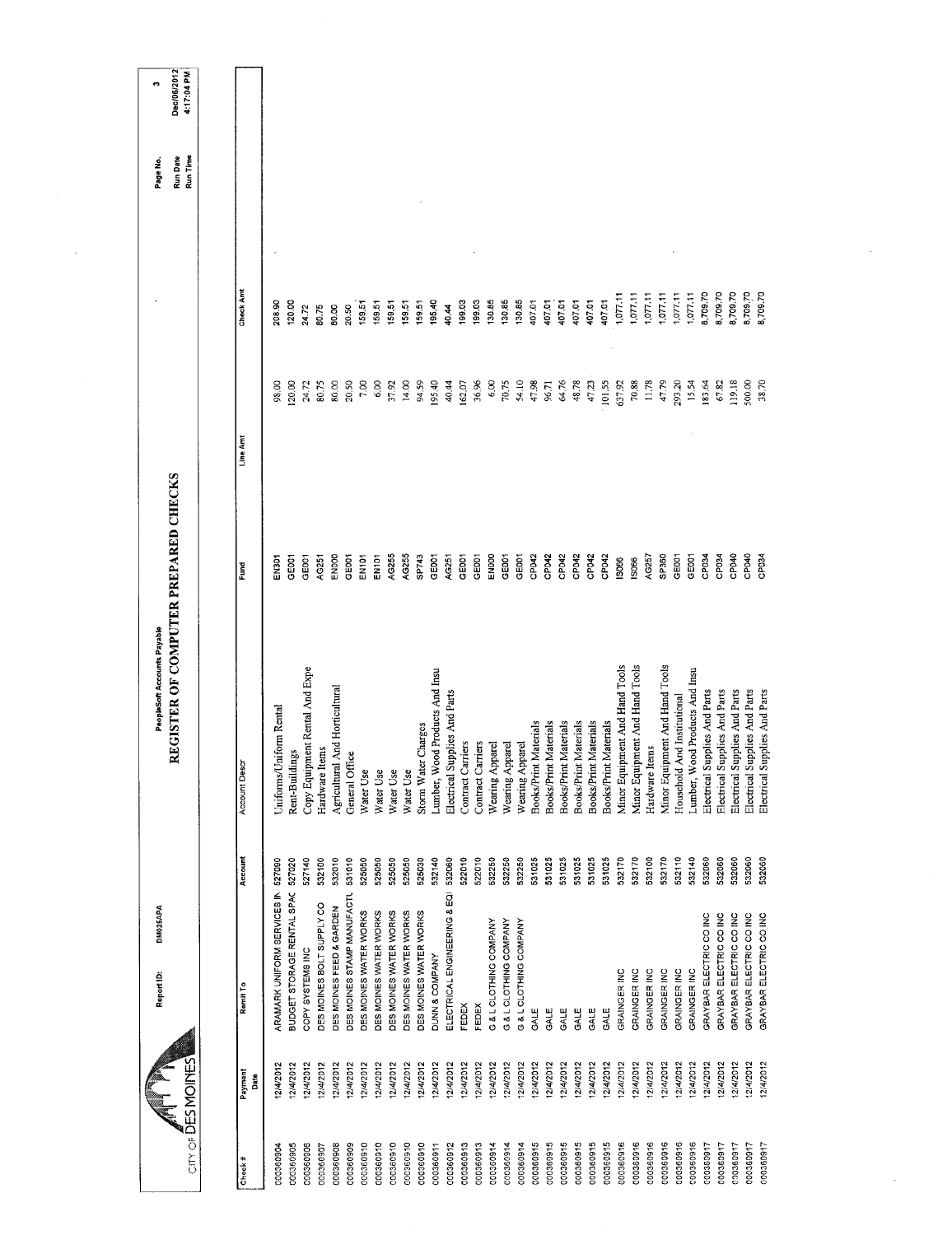| Dec/06/2012                          | 4:17:04 PM                |                      |                               |                               |                               |                               |                               |                               |                               |                               |                               |                               |                               |                               |                               |                               |                               |                               |                               |                               |                               |                               |                               |                               |                               |                               |                               |                               |                               |                               |                               |                                 |                                  |                           |                                |               |                |
|--------------------------------------|---------------------------|----------------------|-------------------------------|-------------------------------|-------------------------------|-------------------------------|-------------------------------|-------------------------------|-------------------------------|-------------------------------|-------------------------------|-------------------------------|-------------------------------|-------------------------------|-------------------------------|-------------------------------|-------------------------------|-------------------------------|-------------------------------|-------------------------------|-------------------------------|-------------------------------|-------------------------------|-------------------------------|-------------------------------|-------------------------------|-------------------------------|-------------------------------|-------------------------------|-------------------------------|-------------------------------|---------------------------------|----------------------------------|---------------------------|--------------------------------|---------------|----------------|
| Run Date<br>Page No.                 | Run Time                  |                      |                               |                               |                               |                               |                               |                               |                               |                               |                               |                               |                               |                               |                               |                               |                               |                               |                               |                               |                               |                               |                               |                               |                               |                               |                               |                               |                               |                               |                               |                                 |                                  |                           |                                |               |                |
|                                      |                           | Check Am             | 8,709.70                      | 8,709.70                      | 8,709.70                      | 8,709.70                      | 8,709.70                      | 8,709.70                      | 8,709.70                      | 8,709.70                      | 8,709.70                      | 8,709.70                      | 8,709.70                      | 8,709.70                      | 8,709.70                      | 8,709.70                      | 8,709.70                      | 3,709.70                      | 8,709.70                      | 8,709.70                      | 8,709.70                      | 8,709.70                      | 8,709.70                      | 8,709.70                      | 8,709.70                      | 3,709.70                      | 8,709.70                      | 5,70970                       | 8,709.70                      | 8,709.70                      | 8,709.70                      | 756.40                          | 72.88                            | 50.00                     | 2,415.30                       | 3,678.00      | 3,678.00       |
|                                      |                           | Line Amt             | 97.06                         | $-125.93$                     | 49.06                         | 6.13                          | 12.16                         | 20.84                         | 1,393.00                      | 1.931.17                      | 753.20                        | 855.50                        | 104.34                        | 58.82                         | 106.48                        | 6.05                          | 381.52                        | 51.07                         | 253.92                        | 402.98                        | 15.71                         | 60.24                         | 34.52                         | 300.00                        | 13.06                         | 45.28                         | 546.25                        | 27.17                         | 34.27                         | 5.94                          | 360.55                        | 756.40                          | 72.88                            | 50.00                     | 2,415.30                       | 1,889.00      | 1,789.00       |
| REGISTER OF COMPUTER PREPARED CHECKS |                           | Eund                 | CEOOT                         | GEOOT                         | GE001                         | CP034                         | CP034                         | CP034                         | CP034                         | CP034                         | CP034                         | CP034                         | CP034                         | CP034                         | CP034                         | CP034                         | CP034                         | CP034                         | CP034                         | CP034                         | CP034                         | CP034                         | CP034                         | CP034                         | CP <sub>034</sub>             | CP <sub>034</sub>             | CP034                         | CP <sub>034</sub>             | CP034                         | CP034                         | AG251                         | 15066                           | GEOOT                            | GE001                     | <b>BOON</b>                    | GE001         | GE001          |
| PeopleSoft Accounts Payable          |                           | <b>Account Descr</b> | Electrical Supplies And Parts | Electrical Supplies And Parts | Electrical Supplies And Parts | Electrical Supplies And Parts | Electrical Supplies And Parts | Electrical Supplies And Parts | Electrical Supplies And Parts | Electrical Supplies And Parts | Electrical Supplies And Parts | Electrical Supplies And Parts | Electrical Supplies And Parts | Electrical Supplies And Parts | Electrical Supplies And Parts | Electrical Supplies And Parts | Electrical Supplies And Parts | Electrical Supplies And Parts | Electrical Supplies And Parts | Electrical Supplies And Parts | Electrical Supplies And Parts | Electrical Supplies And Parts | Electrical Supplies And Parts | Electrical Supplies And Parts | Electrical Supplies And Parts | Electrical Supplies And Parts | Electrical Supplies And Parts | Electrical Supplies And Parts | Electrical Supplies And Parts | Electrical Supplies And Parts | Electrical Supplies And Parts | Safety & Protective Equip & Cl  | Sewage And Drainage<br>Plumbing, | R&M-Fixed Plant Equipment | Consultants And Professional S | Kybo Rental   | Kybo Rental    |
|                                      |                           | Account              | 532060                        | 532060                        | 532060                        | 532060                        | 532060                        | 532060                        | 532060                        | 532060                        | 532060                        | 532060                        | 532060                        | 532060                        | 532060                        | 532060                        | 532060                        | 532060                        | 532060                        | 532060                        | 532060                        | 532060                        | 532060                        | 532060                        | 532060                        | 532060                        | 532060                        | 532060                        | 532060                        | 532060                        | 532060                        | 532260                          | 532210                           | 526030                    | 521020                         | 527030        | 527030         |
| DM025APA<br>Report ID:               |                           | Remit To             | GRAYBAR ELECTRIC CO INC       | GRAYBAR ELECTRIC CO INC       | GRAYBAR ELECTRIC CO INC       | GRAYBAR ELECTRIC CO INC       | GRAYBAR ELECTRIC CO INC       | GRAYBAR ELECTRIC CO INC       | GRAYBAR ELECTRIC CO INC       | GRAYBAR ELECTRIC CO INC       | GRAYBAR ELECTRIC CO INC       | GRAYBAR ELECTRIC CO INC       | GRAYBAR ELECTRIC CO INC       | GRAYBAR ELECTRIC CO INC       | GRAYBAR ELECTRIC CO INC       | GRAYBAR ELECTRIC CO INC       | GRAYBAR ELECTRIC CO INC       | GRAYBAR ELECTRIC CO INC       | GRAYBAR ELECTRIC CO INC       | GRAYBAR ELECTRIC CO INC       | GRAYBAR ELECTRIC CO INC       | GRAYBAR ELECTRIC CO INC       | GRAYBAR ELECTRIC CO INC       | GRAYBAR ELECTRIC CO INC       | GRAYBAR ELECTRIC CO INC       | GRAYBAR ELECTRIC CO INC       | GRAYBAR ELECTRIC CO INC       | GRAYBAR ELECTRIC CO INC       | GRAYBAR ELECTRIC CO INC       | GRAYBAR ELECTRIC CO INC       | GRAYBAR ELECTRIC CO INC       | <b>HELGET SAFETY SUPPLY INC</b> | <b>JNITED REFRIGERATION</b>      | OWA DIVISION OF LABOR     | OWA ONE CALL                   | IMS JOHNS INC | JIMS JOHNS INC |
|                                      |                           | Payment<br>Date      | 2/4/2012                      | 2/4/2012                      | 12/4/2012                     | 12/4/2012                     | 2/4/2012                      | 12/4/2012                     | 2/4/2012                      | 2/4/2012                      | 12/4/2012                     | 12/4/2012                     | 12/4/2012                     | 12/4/2012                     | 12/4/2012                     | 2/4/2012                      | 12/4/2012                     | 12/4/2012                     | 12/4/2012                     | 12/4/2012                     | 12/4/2012                     | 12/4/2012                     | 12/4/2012                     | 12/4/2012                     | 12/4/2012                     | 12/4/2012                     | 2/4/2012                      | 12/4/2012                     | 12/4/2012                     | 2/4/2012                      | 12/4/2012                     | 12/4/2012                       | 2/4/2012                         | 12/4/2012                 | 12/4/2012                      | 12/4/2012     | 12/4/2012      |
|                                      | <b>CITY OF DES MOINES</b> | Check#               | 000360917                     | 000360917                     | 000360917                     | 000360917                     | 000360917                     | 000360917                     | 000360917                     | 000360917                     | 000360917                     | 000360917                     | 000360917                     | 000360917                     | 000360917                     | 000360917                     | 000360917                     | 000360917                     | 000360917                     | 000360917                     | 000360917                     | 000360917                     | 000360917                     | 000350917                     | 000360917                     | 000360917                     | 000360917                     | 000360917                     | 000360917                     | 000360917                     | 000360917                     | 000360918                       | 000360919                        | 000360920                 | 000360921                      | 000360922     | 000360922      |

 $\bar{z}$ 

 $\sim 10^{11}$  km s  $^{-1}$ 

 $\sim 10^{-1}$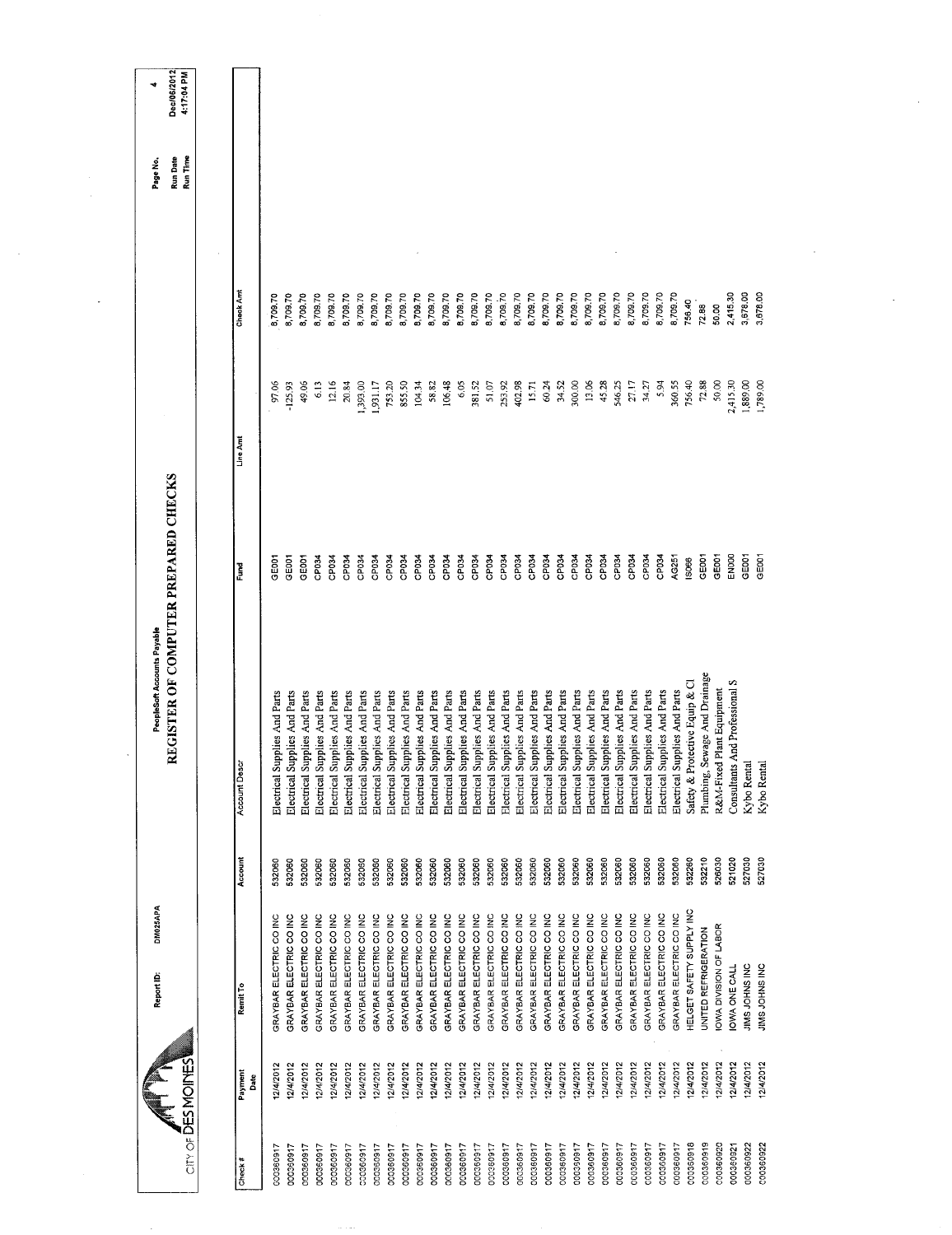| Dec/06/2012<br>4:17:04 PM<br>to,                                    |                    |                                |                                |                                |                                |                                |                                |                   |                   |                   |                   |                            |                                |                                |                                |                                |                                |                                |                                |                |                |                    |                                |                                |                                |                                |                                |                                |                      |                       |                       |                       |                       |                       |                          |                          |  |
|---------------------------------------------------------------------|--------------------|--------------------------------|--------------------------------|--------------------------------|--------------------------------|--------------------------------|--------------------------------|-------------------|-------------------|-------------------|-------------------|----------------------------|--------------------------------|--------------------------------|--------------------------------|--------------------------------|--------------------------------|--------------------------------|--------------------------------|----------------|----------------|--------------------|--------------------------------|--------------------------------|--------------------------------|--------------------------------|--------------------------------|--------------------------------|----------------------|-----------------------|-----------------------|-----------------------|-----------------------|-----------------------|--------------------------|--------------------------|--|
| Run Date<br>Run Time<br>Page No.                                    |                    |                                |                                |                                |                                |                                |                                |                   |                   |                   |                   |                            |                                |                                |                                |                                |                                |                                |                                |                |                |                    |                                |                                |                                |                                |                                |                                |                      |                       |                       |                       |                       |                       |                          |                          |  |
|                                                                     | Check Amt          | 50,615.44                      | 50,615.44                      | 53.28                          | 53.28                          | 210.00                         | 947.52                         | 1,853.03          | 1,853.03          | 1,853.03          | 1,853.03          | 4/3.00                     | 1,661.95                       | 1,661.95                       | 1,661.95                       | 1,661.95                       | 1,661.95                       | 1,661.95                       | 1,661.95                       | 1,661.95       | 1,661.95       | 1,661.95           | ,661.95                        | 1,661.95                       | 1,661.95                       | 1,661.95                       | 1,661.95                       | 1,661.95                       | 1,661,95             | 19,378.50             | 49,378.50             | 49,378.50             | 49,378.50             | 19,378.50             | 672.90                   | 672.90                   |  |
|                                                                     | Line Am            | 26,000.91                      | 24,614.53                      | 12.16                          | 41.12                          | 210.00                         | 947.52                         | 1,476.91          | 146.49            | 30.90             | 198.73            | 473.00                     | 68.36                          | 224.34                         | 51.83                          | 971.40                         | 29.91                          | 15.23                          | 16.96                          | 8.48           | 44.67          | 11.97              | 15.03                          | 27.92                          | 15.64                          | 32.42                          | 31.97                          | 17,88                          | 77.94                | 1,413.75              | 338.09                | 1,185.31              | 36,266.61             | 10,174.74             | 156.95                   | 515.95                   |  |
|                                                                     | Fund               | S010                           | <b>SO10</b>                    | GEOOT                          | <b>GEOOT</b>                   | GEOOT                          | IS066                          | <b>GEOO1</b>      | GE001             | GE001             | GEOOT             | IS010                      | IS021                          | ENDOO                          | SP360                          | SP360                          | CP034                          | CP034                          | CP038                          | AG257          | AG257          | AG257              | CP040                          | CP040                          | CP040                          | CP040                          | CP040                          | CP040                          | CP034                | EN301                 | EN151                 | GE001                 | <b>EN151</b>          | SP020                 | IS010                    | SO <sub>10</sub>         |  |
| REGISTER OF COMPUTER PREPARED CHECKS<br>PeopleSoft Accounts Payable | Account Desc       | Motor Vehicles (Fuels And Lubr | Motor Vehicles (Fuels And Lubr | Motor Vehicles (Parts And Supp | Motor Vehicles (Parts And Supp | Photographic And Video Supplie | Minor Equipment And Hand Tools | Postage           | Postage           | Postage           | Postage           | Cleaning And Painting      | Minor Equipment And Hand Tools | Minor Equipment And Hand Tools | Lumber, Wood Products And Insu | Lumber, Wood Products And Insu | Lumber, Wood Products And Insu | Lumber, Wood Products And Insu | Lumber, Wood Products And Insu | Hardware Items | Hardware Items | Hardware Items     | Lumber, Wood Products And Insu | Lumber, Wood Products And Insu | Lumber, Wood Products And Insu | Lumber, Wood Products And Insu | Lumber, Wood Products And Insu | Lumber, Wood Products And Insu | Wood Finish Products | Landfill Dump Fees    | Landfill Dump Fees    | Landfill Dump Fees    | Landfill Dump Fees    | Landfill Dump Fees    | R&M-Automotive Equipment | R&M-Automotive Equipment |  |
|                                                                     | Account            | 532180                         | 532180                         | 532190                         | 532190                         | 531030                         | 532170                         | 522030            | 522030            | 522030            | 522030            | 527510                     | 532170                         | 532170                         | 532140                         | 532140                         | 532140                         | 532140                         | 532140                         | 532100         | 532100         | 532100             | 532140                         | 532140                         | 532140                         | 532140                         | 532140                         | 532140                         | 532200               | 527680                | 527680                | 527680                | 527680                | 527680                | 526040                   | 526040                   |  |
| DM025APA<br>Report ID:                                              | Remit To           | KECK ENERGY                    | KECK ENERGY                    | KENWORTH MID IOWA              | KENWORTH MID IOWA              | HB LEISEROWITZ COMPANY         | LOGAN CONTRACTORS SUPPLY       | MAIL SERVICES LLC | MAIL SERVICES LLC | MAIL SERVICES LLC | MAIL SERVICES LLC | MARSDEN BUILDING MAINTENAN | MENARDS INC                    | <b>MENARDS INC</b>             | MENARDS INC                    | MENARDS INC                    | MENARDS INC                    | MENARDS INC                    | MENARDS INC                    | MENARDS INC    | MENARDS INC    | <b>MENARDS INC</b> | MENARDS INC                    | MENARDS INC                    | <b>VIENARDS INC</b>            | MENARDS INC                    | MENARDS INC                    | MENARDS INC                    | MENARDS INC          | METRO WASTE AUTHORITY | METRO WASTE AUTHORITY | METRO WASTE AUTHORITY | METRO WASTE AUTHORITY | METRO WASTE AUTHORITY | STIVERS FORD             | STIVERS FORD             |  |
|                                                                     | Payment<br>Date    | 12/4/2012                      | 12/4/2012                      | 12/4/2012                      | 12/4/2012                      | 12/4/2012                      | 12/4/2012                      | 12/4/2012         | 12/4/2012         | 12/4/2012         | 2/4/2012          | 12/4/2012                  | 12/4/2012                      | 12/4/2012                      | 12/4/2012                      | 12/4/2012                      | 12/4/2012                      | 12/4/2012                      | 12/4/2012                      | 12/4/2012      | 12/4/2012      | 2/4/2012           | 12/4/2012                      | 12/4/2012                      | 2/4/2012                       | 12/4/2012                      | 12/4/2012                      | 2/4/2012                       | 12/4/2012            | 12/4/2012             | 12/4/2012             | 12/4/2012             | 12/4/2012             | 12/4/2012             | 2/4/2012                 | 12/4/2012                |  |
| $CITY OF \overline{D}ES MOINES$                                     | Check <sup>#</sup> | 000360923                      | 000360923                      | 000360924                      | 000360924                      | 000360925                      | 000360926                      | 000360927         | 000360927         | 000360927         | 000360927         | 000360928                  | 000360929                      | 000360929                      | 000360929                      | 000360929                      | 000360929                      | 000360929                      | 000360929                      | 000360929      | 000360929      | 000360929          | 000360929                      | 000360929                      | 000360929                      | 000360929                      | 000360929                      | 000360929                      | 000360929            | 000360930             | 000360930             | 000360930             | 000360930             | 000360930             | 000360931                | 000360931                |  |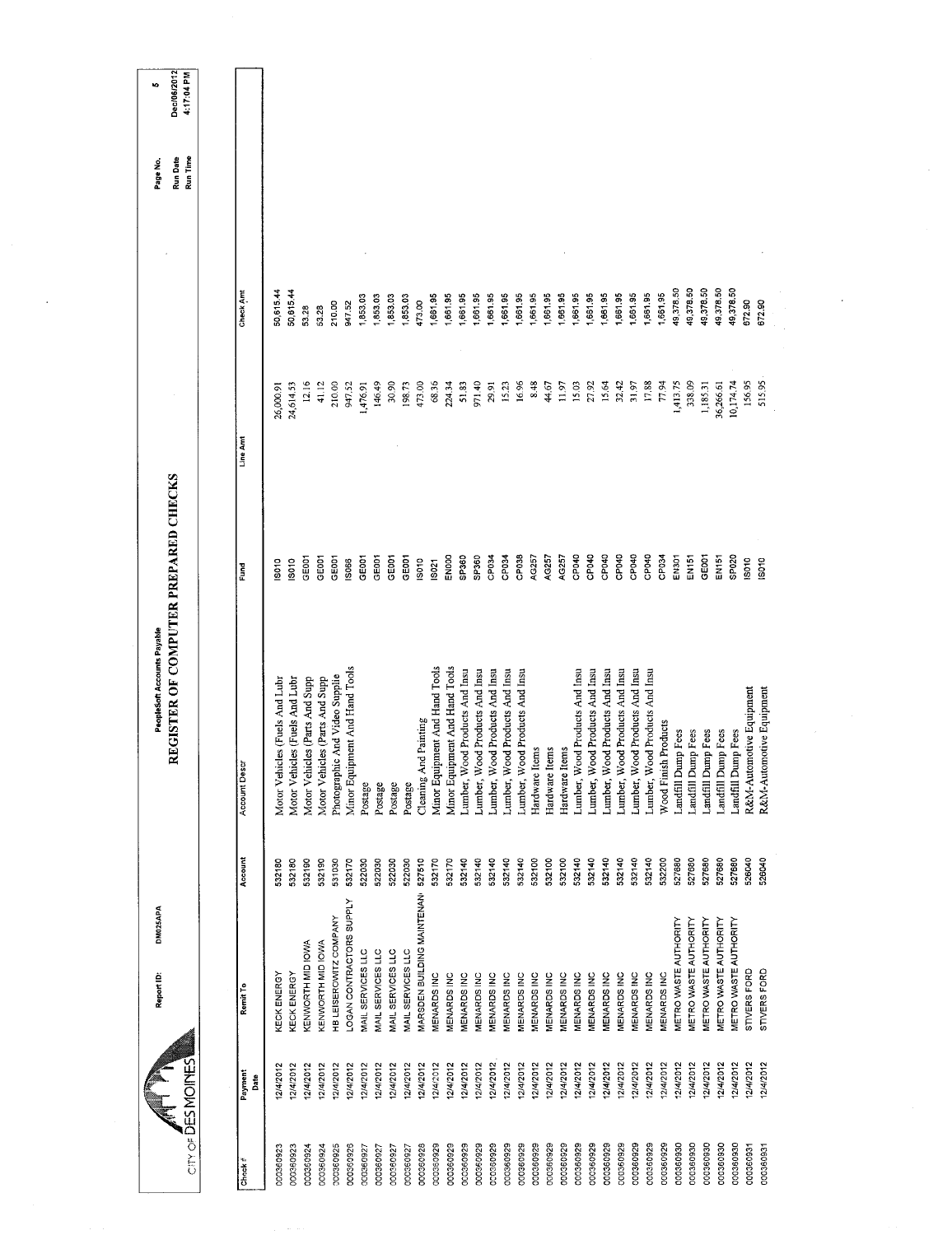| $\text{Conv}$ of $\overline{\text{DES}}$ MOINES |                 | <b>DM025APA</b><br>Report ID:        |         | REGISTER OF COMPUTER PREPARED CHECKS<br>PeopleSoft Accounts Payable |                   |          |          | Run Date<br>Run Time<br>Page No. | Dec/06/2012<br>4:17:04 PM<br>40 |
|-------------------------------------------------|-----------------|--------------------------------------|---------|---------------------------------------------------------------------|-------------------|----------|----------|----------------------------------|---------------------------------|
|                                                 |                 |                                      |         |                                                                     |                   |          |          |                                  |                                 |
| Check#                                          | Payment<br>Date | Remit To                             | Account | ៦<br>Account De                                                     | Fund              | Line Am  | Check Am |                                  |                                 |
| 000360932                                       | 2/4/2012        | MID-STATES SUPPLY CO                 | 532150  | Parts-Machinery & Equip (Non-M                                      | AG251             | 45.32    | 145.32   |                                  |                                 |
| 000360933                                       | 2/4/2012        | MIDWEST OFFICE TECHNOLOGY            | 523020  | And Reproduction Exp<br>Photocopy                                   | EN101             | 64.00    | 64.00    |                                  |                                 |
| 000360934                                       | 2/4/2012        | MUNICIPAL SUPPLY INC                 | 532210  | Sewage And Drainage<br>Plumbing,                                    | ENOOO             | 567.00   | 567.00   |                                  |                                 |
| 000360935                                       | 2/4/2012        | NAPA DISTRIBUTION CENTER             | 532190  | Motor Vehicles (Parts And Supp                                      | GE001             | 6.85     | 149.80   |                                  |                                 |
| 000360935                                       | 12/4/2012       | <b>VAPA DISTRIBUTION CENTER</b>      | 532190  | Motor Vehicles (Parts And Supp                                      | GE001             | 24.78    | 149.80   |                                  |                                 |
| 000360935                                       | 2/4/2012        | <b>NAPA DISTRIBUTION CENTER</b>      | 532190  | Motor Vehicles (Parts And Supp                                      | GE001             | 20.61    | 149.80   |                                  |                                 |
| 000360935                                       | 2/4/2012        | <b>NAPA DISTRIBUTION CENTER</b>      | 532150  | Parts-Machinery & Equip (Non-M                                      | AG251             | 4776     | 149.80   |                                  |                                 |
| 000360935                                       | 12/4/2012       | VAPA DISTRIBUTION CENTER             | 532150  | Parts-Machinery & Equip (Non-M                                      | AG251             | 49.80    | 149.80   |                                  |                                 |
| 000360936                                       | 2/4/2012        | NICHOLS CONTROLS & SUPPLY            | 532150  | Parts-Machinery & Equip (Non-M                                      | GE001             | 11.70    | 32.35    |                                  |                                 |
| 000360936                                       | 2/4/2012        | <b>VICHOLS CONTROLS &amp; SUPPLY</b> | 532150  | Parts-Machinery & Equip (Non-M                                      | GE001             | 70.65    | 82.35    |                                  |                                 |
| 000360937                                       | 2/4/2012        | PLUMB SUPPLY COMPANY                 | 532210  | Sewage And Drainage<br>Plumbing,                                    | CP040             | 86.62    | 400.89   |                                  |                                 |
| 000360937                                       | 2/4/2012        | PLUMB SUPPLY COMPANY                 | 532210  | Sewage And Drainage<br>Plumbing, I                                  | CP040             | 300.40   | 400.89   |                                  |                                 |
| 000360937                                       | 2/4/2012        | PLUMB SUPPLY COMPANY                 | 532210  | Sewage And Drainage<br>Plumbing,                                    | GE001             | 13.87    | 400.89   |                                  |                                 |
| 000360938                                       | 2/4/2012        | POLK COUNTY TREASURER                | 521070  | Laboratory                                                          | GE001             | 75.00    | 75.00    |                                  |                                 |
| 000360939                                       | 12/4/2012       | POLK COUNTY RECORDER                 | 521030  | Legal                                                               | SP <sub>020</sub> | 34,00    | 95.00    |                                  |                                 |
| 000360939                                       | 12/4/2012       | POLK COUNTY RECORDER                 | 521035  | ROW Legal & Misc. Costs                                             | SP743             | 7.00     | 95,00    |                                  |                                 |
| 000360939                                       | 12/4/2012       | POLK COUNTY RECORDER                 | 521035  | ROW Legal & Misc. Costs                                             | AG267             | 22.00    | 95,00    |                                  |                                 |
| 000350939                                       | 2/4/2012        | POLK COUNTY RECORDER                 | 521035  | ROW Legal & Misc. Costs                                             | AG267             | 32.00    | 95,00    |                                  |                                 |
| 000360940                                       | 12/4/2012       | PRAXAIR DISTRIBUTION INC             | 527040  | Rent-Machinery & Mechanical Eq                                      | AG251             | 484.86   | 484 86   |                                  |                                 |
| 000360941                                       | 12/4/2012       | ACME TOOLS                           | 532170  | Minor Equipment And Hand Tools                                      | 13066             | 654.00   | 1,474.00 |                                  |                                 |
| 000360941                                       | 2/4/2012        | ACME TOOLS                           | 532170  | Minor Equipment And Hand Tools                                      | 13066             | 820.00   | 1,474.00 |                                  |                                 |
| 000360942                                       | 12/4/2012       | SECURITY LOCKSMITHS                  | 526010  | R&M-Buildings                                                       | IS066             | 225.80   | 225.80   |                                  |                                 |
| 000360943                                       | 12/4/2012       | SENECA COMPANIES                     | 526040  | R&M-Automotive Equipment                                            | <b>ISO10</b>      | 1,634.09 | 1,634.09 |                                  |                                 |
| 000360944                                       | 2/4/2012        | SHUCK-BRITSON INC                    | 521020  | Consultants And Professional S                                      | GE <sub>001</sub> | 1,214.00 | 2,774.00 |                                  |                                 |
| 000360944                                       | 2/4/2012        | SHUCK-BRITSON INC                    | 521020  | Consultants And Professional S                                      | GE001             | 518.00   | 2,774.00 |                                  |                                 |
| 000360944                                       | 2/4/2012        | SHUCK-BRITSON INC                    | 521020  | Consultants And Professional S                                      | GE001             | 870.00   | 2,774.00 |                                  |                                 |
| 000360944                                       | 12/4/2012       | SHUCK-BRITSON INC                    | 521020  | Consultants And Professional S                                      | GEOOT             | 172.00   | 2,774.00 |                                  |                                 |
| 000360945                                       | 12/4/2012       | SINK PAPER & PACKAGING               | 532040  | Janitorial And Sanit<br>Cleaning,                                   | GE001             | 836.80   | 1,542.60 |                                  |                                 |
| 000360945                                       | 12/4/2012       | SINK PAPER & PACKAGING               | 531010  | General Office                                                      | SP027             | 28.20    | 1,542.60 |                                  |                                 |
| 000360945                                       | 12/4/2012       | SINK PAPER & PACKAGING               | 532040  | Cleaning, Janitorial And Sanit                                      | GE001             | 677.60   | 1,542.60 |                                  |                                 |
| 000360946                                       | 12/4/2012       | SPECIALIZED WHOLESALE AND T          | 532180  | Motor Vehicles (Fuels And Lubr                                      | IS010             | 346.40   | 1,039.20 |                                  |                                 |
| 000360946                                       | 2/4/2012        | SPECIALIZED WHOLESALE AND T          | 532180  | Motor Vehicles (Fuels And Lubr                                      | <b>SO10</b>       | 346.40   | 1,039.20 |                                  |                                 |
| 000360946                                       | 12/4/2012       | SPECIALIZED WHOLESALE AND T          | 532180  | Motor Vehicles (Fuels And Lubr                                      | $\frac{8}{2}$     | 346.40   | 1,039.20 |                                  |                                 |
| 000360947                                       | 2/4/2012        | STAR EQUIPMENT LTD                   | 527040  | Rent-Machinery & Mechanical Eq                                      | CP034             | 139.00   | 347.56   |                                  |                                 |
| 000360947                                       | 2/4/2012        | STAR EQUIPMENT LTD                   | 527040  | Rent-Machinery & Mechanical Eq                                      | CP <sub>03</sub>  | 31.00    | 347.56   |                                  |                                 |
|                                                 |                 |                                      |         |                                                                     |                   |          |          |                                  |                                 |

 $\sim$   $\sim$ 

 $\hat{\mathcal{L}}$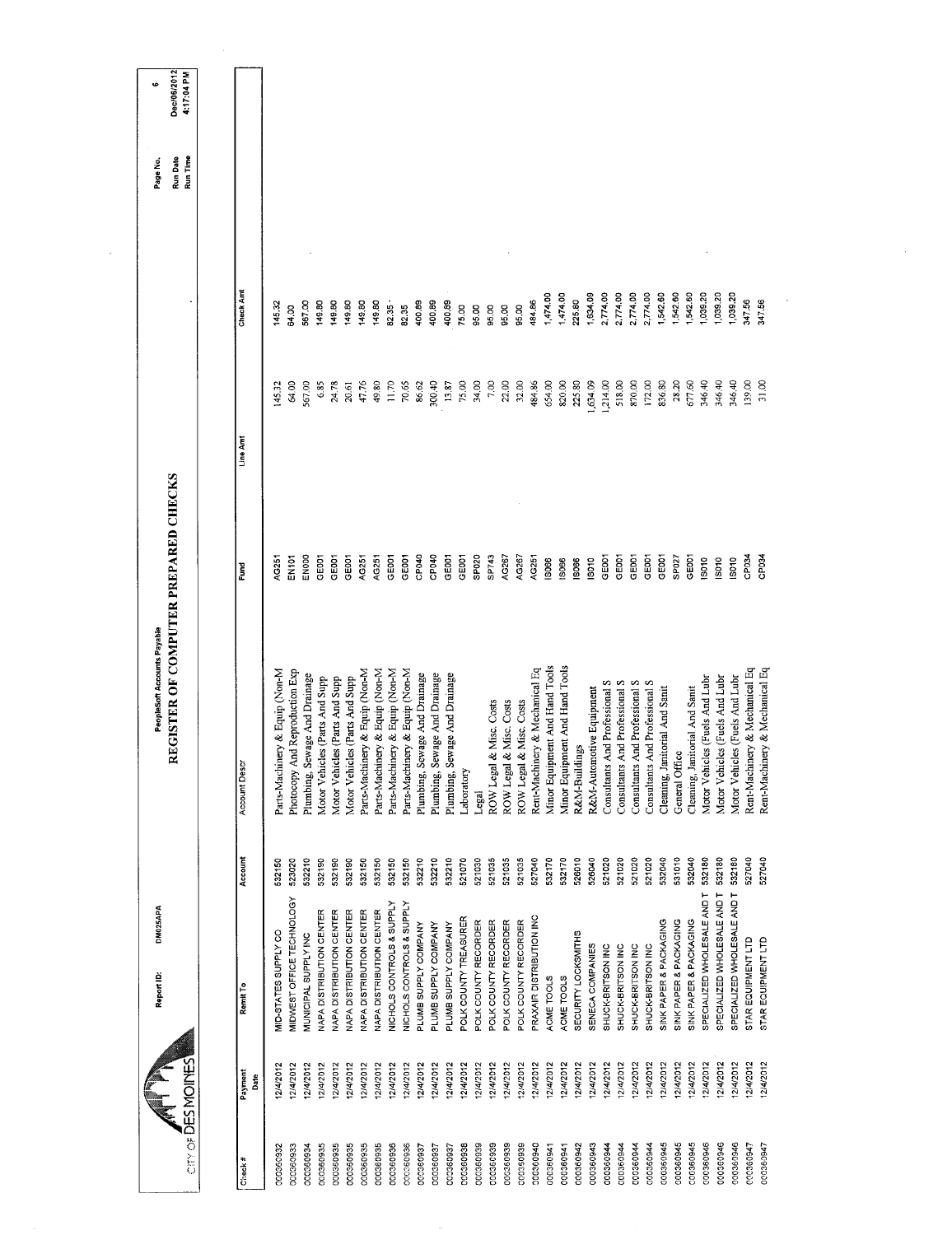| CITY OF DES MOMOINES      | DM025APA<br>Report ID:              |         | REGISTER OF COMPUTER PREPARED CHECKS<br>PeopleSoft Accounts Payable |                    |          |          | Run Time<br>Run Date<br>Page No | Dec/06/2012<br>4:17:04 PM |
|---------------------------|-------------------------------------|---------|---------------------------------------------------------------------|--------------------|----------|----------|---------------------------------|---------------------------|
|                           |                                     |         |                                                                     |                    |          |          |                                 |                           |
| Payment<br>Date<br>Check# | Remit To                            | Account | Account Descr                                                       | Fund               | Line Amt | Check Am |                                 |                           |
| 12/4/2012<br>000360947    | STAR EQUIPMENT LTD                  | 532150  | Parts-Machinery & Equip (Non-M                                      | <b>LOO3E</b>       | 177.56   | 347.56   |                                 |                           |
| 12/4/2012<br>000360948    | STETSON BUILDING PRODUCTS II 532210 |         | Sewage And Drainage<br>Plumbing,                                    | <b>ENOOO</b>       | 474.24   | 874.65   |                                 |                           |
| 2/4/2012<br>000360948     | STETSON BUILDING PRODUCTS II        | 532140  | Lumber, Wood Products And Insu                                      | CP034              | 86.07    | 874.65   |                                 |                           |
| 12/4/2012<br>000360948    | STETSON BUILDING PRODUCTS II 532140 |         | Lumber, Wood Products And Insu                                      | CP <sub>034</sub>  | 314.34   | 874.65   |                                 |                           |
| 12/4/2012<br>000360949    | TRANS-IOWA EQUIPMENT CO             | 526040  | R&M-Automotive Equipment                                            | S010               | 457.27   | 457.27.  |                                 |                           |
| 2/4/2012<br>000360950     | <b>VITI DISTRIBUTING</b>            | 532190  | Motor Vehicles (Parts And Supp                                      | AG251              | 62.86    | 62.86    |                                 |                           |
| 12/4/2012<br>00036095     | UNITED PARCEL SERVICE               | 522010  | Contract Carriers                                                   | AG267              | 182.04   | 182.04   |                                 |                           |
| 12/4/2012<br>000360952    | UTILITY EQUIPMENT COMPANY           | 532210  | Sewage And Drainage<br>Plumbing,                                    | EN <sub>1</sub> 01 | 393.53   | 3,978.99 |                                 |                           |
| 2/4/2012<br>000360952     | UTILITY EQUIPMENT COMPANY           | 532210  | Sewage And Drainage<br>Plumbing,                                    | <b>EN101</b>       | 62.91    | 3,978.99 |                                 |                           |
| 12/4/2012<br>000360952    | UTILITY EQUIPMENT COMPANY           | 532210  | Sewage And Drainage<br>Plumbing,                                    | EN101              | 274.75   | 3,978.99 |                                 |                           |
| 12/4/2012<br>000360952    | <b>JTILITY EQUIPMENT COMPANY</b>    | 532210  | Sewage And Drainage<br>Plumbing,                                    | <b>EN101</b>       | 3,247.80 | 3,978.99 |                                 |                           |
| 12/4/2012<br>000360953    | WASTE MANAGEMENT OF IOWA            | 522010  | Contract Carriers                                                   | <b>GE001</b>       | 236.50   | 236.50   |                                 |                           |
| 12/4/2012<br>000360954    | G & K SERVICES                      | 532040  | anitorial And Sanit<br>Cleaning, J                                  | GE001              | 33.50    | 33.50    |                                 |                           |
| 12/4/2012<br>000360955    | MARTIN MARIETTA MATERIALS           | 532050  | Concrete And Clay Products                                          | EN000              | 319.96   | 319,96   |                                 |                           |
| 12/4/2012<br>000360956    | MURPHY TRACTOR & EQUIPMENT          | 527040  | Rent-Machinery & Mechanical Eq                                      | SP360              | 750.00   | 2,000.00 |                                 |                           |
| 12/4/2012<br>000360956    | MURPHY TRACTOR & EQUIPMENT          | 527040  | Rent-Machinery & Mechanical Eq                                      | SP360              | 750.00   | 2,000.00 |                                 |                           |
| 12/4/2012<br>000360956    | MURPHY TRACTOR & EQUIPMENT          | 527040  | Rent-Machinery & Mechanical Eq                                      | GE001              | 500.00   | 2,000.00 |                                 |                           |
| 12/4/2012<br>000360957    | SCHUMACHER ELEVATOR COMP/           | 526030  | R&M-Fixed Plant Equipment                                           | GE001              | 101.97   | 101.97   |                                 |                           |
| 12/4/2012<br>000360958    | BAKER AND TAYLOR ACCT L0363         | 531025  | Books/Print Materials                                               | CP <sub>042</sub>  | 2,264.42 | 2,917.12 |                                 |                           |
| 12/4/2012<br>000350958    | BAKER AND TAYLOR ACCT L03638        | 531025  | Books/Print Materials                                               | CP042              | 553.77   | 2,917.12 |                                 |                           |
| 12/4/2012<br>000360958    | BAKER AND TAYLOR ACCT L03631        | 531025  | Books/Print Materials                                               | CP042              | 98.93    | 2,917.12 |                                 |                           |
| 12/4/2012<br>000360959    | UNION PACIFIC RAILROAD COMP/        | 526050  | R&M-Operating & Construction E                                      | SP360              | 583.67   | 583.67   |                                 |                           |
| 2/4/2012<br>000360960     | OWA INTERSTATE RAILROAD CO          | 543060  | Streets And Roadways                                                | CP038              | 2,227.77 | 2,227.77 |                                 |                           |
| 12/4/2012<br>000360961    | NGRAM LIBRARY SERVICES              | 531025  | Books/Print Materials                                               | CP042              | 44.25    | 2,088.39 |                                 |                           |
| 2/4/2012<br>000360961     | NGRAM LIBRARY SERVICES              | 531025  | <b>Books/Print Materials</b>                                        | CP042              | 55.17    | 2,088.39 |                                 |                           |
| 12/4/2012<br>000360961    | NGRAM LIBRARY SERVICES              | 531025  | Books/Print Materials                                               | CP042              | 8.37     | 2,088.39 |                                 |                           |
| 2/4/2012<br>000360961     | NGRAM LIBRARY SERVICES              | 531025  | Books/Print Materials                                               | CP042              | 26.93    | 2,088.39 |                                 |                           |
| 2/4/2012<br>000360961     | INGRAM LIBRARY SERVICES             | 531025  | Books/Print Materials                                               | CP042              | 64.68    | 2,088.39 |                                 |                           |
| 2/4/2012<br>000360961     | NGRAM LIBRARY SERVICES              | 531025  | Books/Print Materials                                               | CP042              | 403.30   | 2,088.39 |                                 |                           |
| 12/4/2012<br>000360961    | NGRAM LIBRARY SERVICES              | 531025  | Books/Print Materials                                               | CP042              | 55.08    | 2,088.39 |                                 |                           |
| 12/4/2012<br>000360961    | INGRAM LIBRARY SERVICES             | 531025  | Books/Print Materials                                               | CP <sub>042</sub>  | 475.92   | 2,088.39 |                                 |                           |
| 2/4/2012<br>000360961     | NGRAM LIBRARY SERVICES              | 531025  | Books/Print Materials                                               | CP042              | 14.37    | 2,088.39 |                                 |                           |
| 12/4/2012<br>00036096     | NGRAM LIBRARY SERVICES              | 531025  | Books/Print Materials                                               | CP <sub>042</sub>  | 16.74    | 2,088.39 |                                 |                           |
| 2/4/2012<br>000360961     | NGRAM LIBRARY SERVICES              | 531025  | Books/Print Materials                                               | CP042              | 66.75    | 2,088.39 |                                 |                           |
| 12/4/2012<br>000360961    | INGRAM LIBRARY SERVICES             | 531025  | <b>1t</b> Materials<br><b>Books/Prin</b>                            | CP042              | 18.59    | 2,088.39 |                                 |                           |
|                           |                                     |         |                                                                     |                    |          |          |                                 |                           |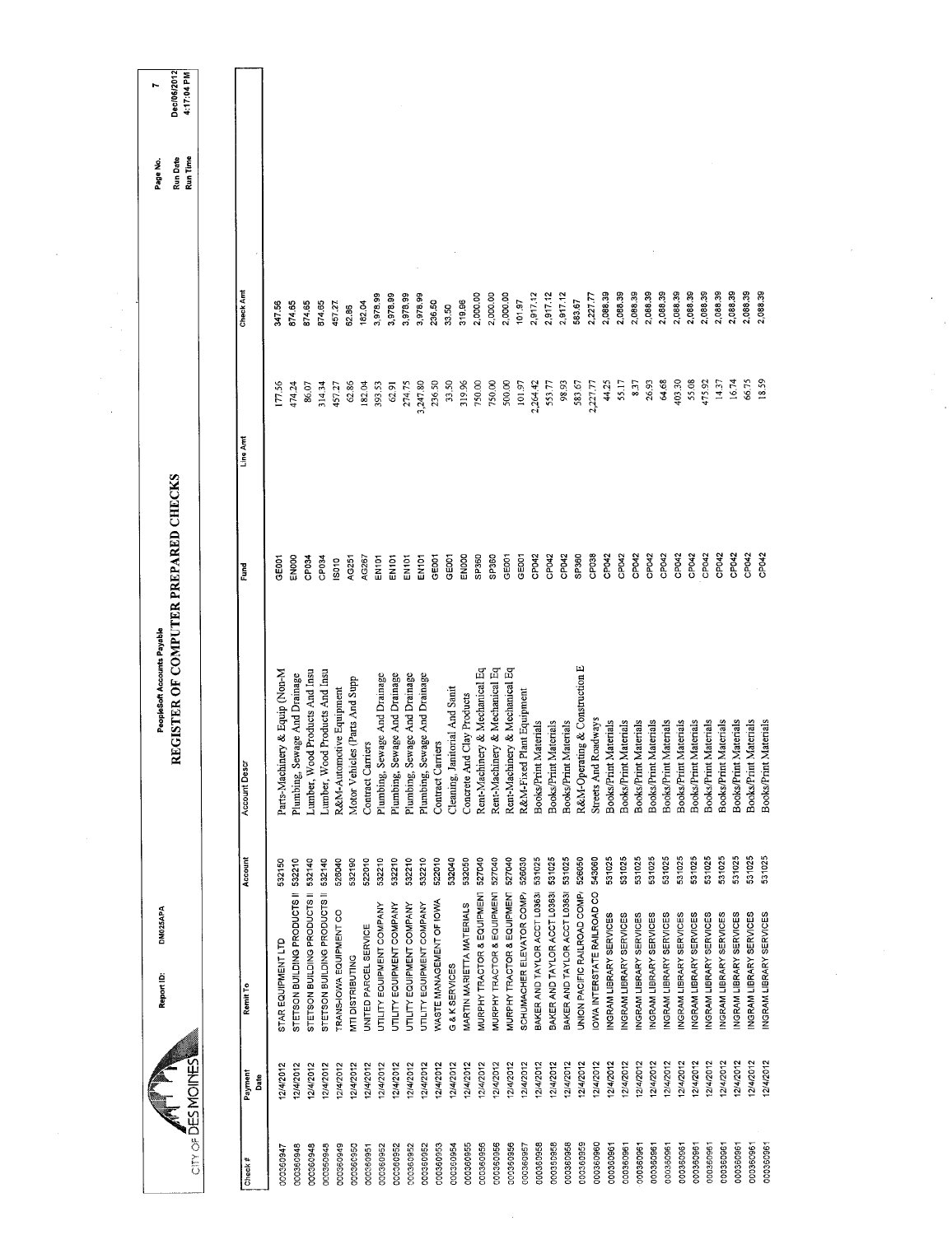| $CITY$ of $\overline{D}ES$ MOINES | DM025APA<br>Report ID:  |         | REGISTER OF COMPUTER PREPARED CHECKS<br>PeopleSoft Accounts Payable |                   |           |           | Run Time<br>Run Date<br>Page No. | Dec/06/2012<br>4:17:04 PM<br>œ |
|-----------------------------------|-------------------------|---------|---------------------------------------------------------------------|-------------------|-----------|-----------|----------------------------------|--------------------------------|
|                                   |                         |         |                                                                     |                   |           |           |                                  |                                |
| Payment<br>Date<br>Check#         | Remit To                | Account | <b>Account Descr</b>                                                | Fund              | Line Am   | Check Amt |                                  |                                |
| 2/4/2012<br>00036096              | NGRAM LIBRARY SERVICES  | 531025  | Materials<br>Books/Print                                            | CP042             | 376.99    | 2,088.39  |                                  |                                |
| 12/4/2012<br>000360961            | NGRAM LIBRARY SERVICES  | 531025  | Materials<br><b>Books/Print</b>                                     | CP042             | 4.79      | 2,088.39  |                                  |                                |
| 12/4/2012<br>000360961            | INGRAM LIBRARY SERVICES | 531025  | Materials<br><b>Books/Print</b>                                     | CP042             | 66.96     | 2,088.39  |                                  |                                |
| 12/4/2012<br>000360961            | INGRAM LIBRARY SERVICES | 531025  | Materials<br><b>Books/Print</b>                                     | CP042             | 279.33    | 2,088.39  |                                  |                                |
| 12/4/2012<br>000360961            | INGRAM LIBRARY SERVICES | 531025  | Materials<br><b>Books/Print</b>                                     | CP042             | 110.17    | 2,088.39  |                                  |                                |
| 12/4/2012<br>000360962            | OFFICEMAX               | 531010  | General Office                                                      | GEODT             | 23.74     | 753.31    |                                  |                                |
| 12/4/2012<br>000360962            | OFFICEMAX               | 531010  | General Office                                                      | GE001             | 6.22      | 753.31    |                                  |                                |
| 12/4/2012<br>000360962            | OFFICEMAX               | 531010  | 8<br>General Offi                                                   | GEOOT             | 8.60      | 753.31    |                                  |                                |
| 12/4/2012<br>000360962            | OFFICEMAX               | 531010  | General Office                                                      | GE001             | 27.93     | 753.31    |                                  |                                |
| 12/4/2012<br>000360962            | OFFICEMAX               | 531010  | General Office                                                      | GE <sub>001</sub> | 14.66     | 753.31    |                                  |                                |
| 12/4/2012<br>000360962            | <b>OFFICEMAX</b>        | 531010  | General Office                                                      | GE <sub>001</sub> | 22.80     | 753.31    |                                  |                                |
| 12/4/2012<br>000360962            | <b>OFFICEMAX</b>        | 531010  | General Office                                                      | GE001             | 4.60      | 753.31    |                                  |                                |
| 12/4/2012<br>000360962            | <b>OFFICEMAX</b>        | 531010  | General Office                                                      | GE001             | 13.38     | 753.31    |                                  |                                |
| 12/4/2012<br>000360962            | <b>OFFICEMAX</b>        | 531010  | ಕಿ<br>General Offi                                                  | IS010             | 38.17     | 753.31    |                                  |                                |
| 12/4/2012<br>000360962            | OFFICEMAX               | 531010  | General Office                                                      | GE001             | 134.81    | 753.31    |                                  |                                |
| 12/4/2012<br>000360962            | OFFICEMAX               | 531010  | General Office                                                      | AG251             | 99.59     | 753.31    |                                  |                                |
| 12/4/2012<br>000360962            | <b>OFFICEMAX</b>        | 531010  | General Office                                                      | GE001             | 25.21     | 753.31    |                                  |                                |
| 12/4/2012<br>000360962            | <b>OFFICEMAX</b>        | 531010  | General Office                                                      | GE <sub>001</sub> | 25.96     | 753.31    |                                  |                                |
| 2/4/2012<br>000360962             | OFFICEMAX               | 531010  | General Office                                                      | GE001             | 147.16    | 753.31    |                                  |                                |
| 12/4/2012<br>000360962            | <b>OFFICEMAX</b>        | 531010  | General Office                                                      | SP027             | 12.39     | 753.31    |                                  |                                |
| 12/4/2012<br>000360962            | OFFICEMAX               | 531010  | General Office                                                      | SP <sub>027</sub> | 71.31     | 753.31    |                                  |                                |
| 2/4/2012<br>000360962             | <b>OFFICEMAX</b>        | 531010  | General Office                                                      | GE001             | 76.78     | 753.31    |                                  |                                |
| 12/4/2012<br>000360963            | ADT SECURITY SERVICES   | 525090  | Alarm Monitoring                                                    | GEOOT             | 123.26    | 123.26    |                                  |                                |
| 12/4/2012<br>000360964            | EMC RISK SERVICES INC   | 529831  | Chpt 411 Retiree Medical Pmnt                                       | GE001             | 171.00    | 15,645.94 |                                  |                                |
| 12/4/2012<br>000360964            | EMC RISK SERVICES INC   | 529830  | Medical Payments<br>Chapter 411                                     | GE001             | 14,844.94 | 15,645.94 |                                  |                                |
| 12/4/2012<br>000360964            | EMC RISK SERVICES INC   | 529830  | Medical Payments<br>Chapter 411                                     | GE001             | 630.00    | 15,645.94 |                                  |                                |
| 12/4/2012<br>000360965            | UNIQUE BOOKS INC        | 531025  | Books/Print Materials                                               | CP042             | 1,452.20  | 1,452.20  |                                  |                                |
| 12/4/2012<br>000360966            | ADVENTURE LIGHTING      | 532060  | Electrical Supplies And Parts                                       | CP034             | 110.16    | 711.96    |                                  |                                |
| 12/4/2012<br>000360966            | ADVENTURE LIGHTING      | 532060  | Electrical Supplies And Parts                                       | CP034             | 110.16    | 711.96    |                                  |                                |
| 12/4/2012<br>000350966            | ADVENTURE LIGHTING      | 532060  | Electrical Supplies And Parts                                       | CP034             | 165.24    | 711.96    |                                  |                                |
| 12/4/2012<br>000360966            | ADVENTURE LIGHTING      | 532060  | Electrical Supplies And Parts                                       | GEOOT             | 326.40    | 711.96    |                                  |                                |
| 12/4/2012<br>000360967            | BRODART CO              | 531025  | Books/Print Materials                                               | CP042             | 19.78     | 585.10    |                                  |                                |
| 2/4/2012<br>000360967             | BRODART CO              | 531025  | Books/Print Materials                                               | CP042             | 55.80     | 585.10    |                                  |                                |
| 12/4/2012<br>000360967            | BRODART CO              | 531025  | Books/Print Materials                                               | CP042             | 509.52    | 585.10    |                                  |                                |
| 12/4/2012<br>000360968            | VISION MARKETING        | 532260  | Safety & Protective Equip & Cl                                      | <b>GEOOT</b>      | 41.95     | 41.95     |                                  |                                |
|                                   |                         |         |                                                                     |                   |           |           |                                  |                                |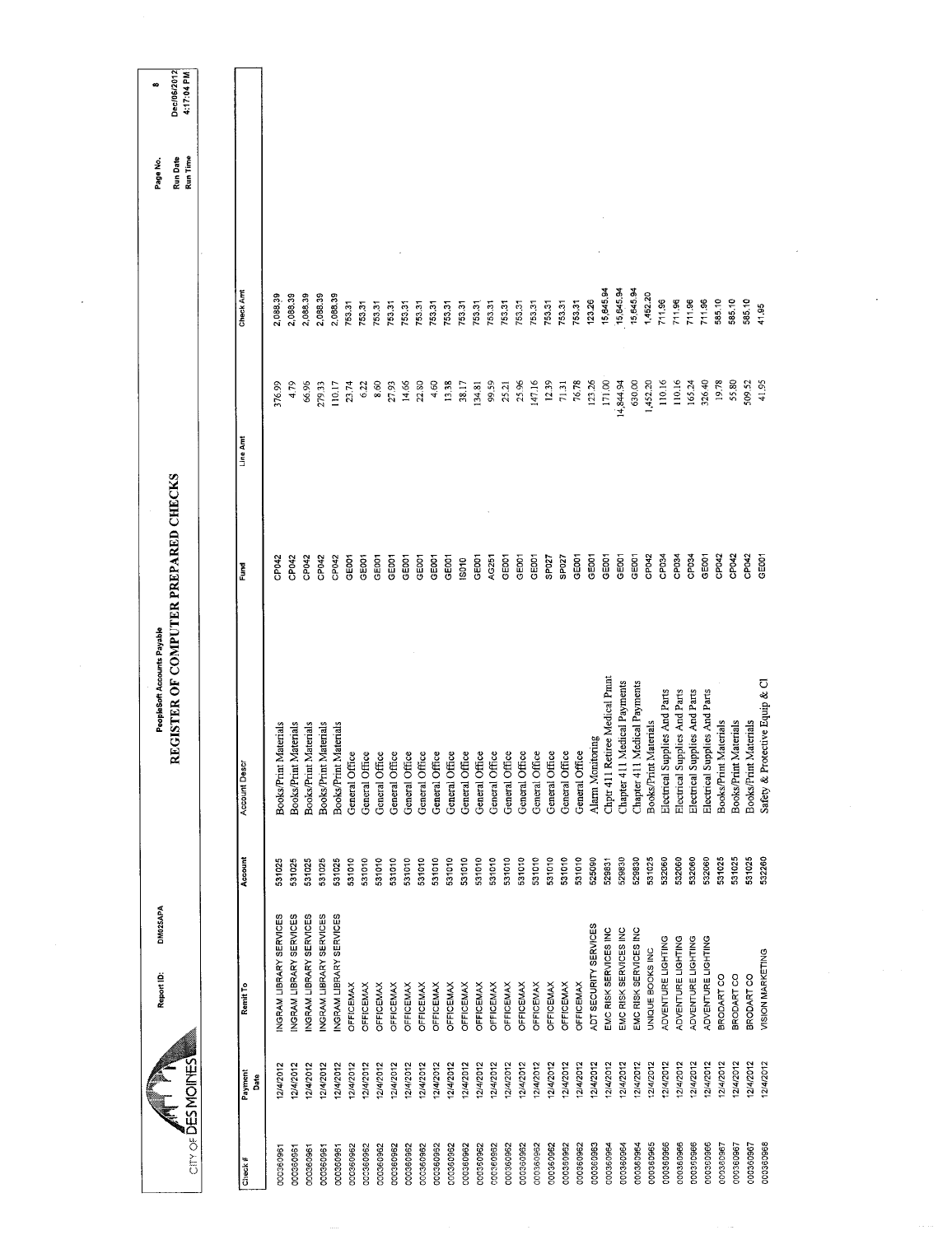| CITY OF DES MOINES     |                        | DM025APA<br>Report ID:                                 |                  | REGISTER OF COMPUTER PREPARED CHECKS<br>PeopleSoft Accounts Payable |                            |                      | $\cdot$              | Run Time<br>Run Date<br>Page No. | Dec/06/2012<br>4:17:04 PM<br>¢ |
|------------------------|------------------------|--------------------------------------------------------|------------------|---------------------------------------------------------------------|----------------------------|----------------------|----------------------|----------------------------------|--------------------------------|
|                        |                        |                                                        |                  | Account Descr                                                       | Fund                       | Line Amt             | Check Amt            |                                  |                                |
| Check#                 | Payment<br>å           | Remit To                                               | Account          |                                                                     |                            |                      |                      |                                  |                                |
| 000360969              | 12/4/2012              | GREENE COUNTY SHERIFF                                  | 521030           | Legal                                                               | GE001                      | 34.30                | 34.30                |                                  |                                |
| 000360970              | 12/4/2012              | ELLIOTT EQUIPMENT COMPANY                              | 521020<br>521020 | Consultants And Professional S                                      | EN101<br>EN101             | 1,091.64<br>3,162.13 | 4,925.37<br>4,925.37 |                                  |                                |
| 000360970<br>000360970 | 12/4/2012<br>12/4/2012 | ELLIOTT EQUIPMENT COMPANY<br>ELLIOTT EQUIPMENT COMPANY | 521020           | Consultants And Professional S<br>Consultants And Professional S    | EN101                      | 174.54               | 4,925.37             |                                  |                                |
| 000360970              | 12/4/2012              | ELLIOTT EQUIPMENT COMPANY                              | 521020           | Consultants And Professional S                                      | EN101                      | 497.06               | 4,925.37             |                                  |                                |
| 000360971              | 12/4/2012              | RECORDED BOOKS INC                                     | 531026           | Audio Recordings                                                    | GE001                      | 20.60                | 490.80               |                                  |                                |
| 000360971              | 12/4/2012              | RECORDED BOOKS INC                                     | 531026           | Audio Recordings                                                    | GEOOT                      | 20.60                | 490.80               |                                  |                                |
| 000360971              | 12/4/2012              | RECORDED BOOKS INC                                     | 531026           | Audio Recordings                                                    | GE001<br>GE001             | 408.40<br>41.20      | 490.80<br>490.80     |                                  |                                |
| 000360972<br>000360971 | 12/4/2012<br>12/4/2012 | GREENWOOD'S SEWER SERVICE<br>RECORDED BOOKS INC        | 526070<br>531026 | Audio Recordings<br>R&M-Plumbing                                    | CP034                      | 375.00               | 375,00               |                                  |                                |
| 000360973              | 12/4/2012              | DUNCAN GREEN BROWN & LANGI                             | 521030           | Legal                                                               | SP875                      | 8,043.43             | 8,043.43             |                                  |                                |
| 000360974              | 12/4/2012              | IOWA POETRY ASSOCIATION                                | 531025           | Books/Print Materials                                               | CP042                      | 18.00                | 18.00                |                                  |                                |
| 000360975              | 12/4/2012              | PAPLOW ROOFING                                         | 532150           | Parts-Machinery & Equip (Non-M                                      | CP040                      | 995.00               | 995.00               |                                  |                                |
| 000360976              | 12/4/2012              | CENTRAL TRAILER SERVICE LTD                            | 526040           | R&M-Automotive Equipment                                            | IS010                      | 201.63               | 201.63               |                                  |                                |
| 000360977              | 12/4/2012              | AVI SYSTEMS, INC                                       | 531030           | Photographic And Video Supplie                                      | GEOOT                      | 290.26               | 290.26               |                                  |                                |
| 000360978              | 12/4/2012              | MONEY HANDLING MACHINES INC                            | 526060           | R&M-Office Equipment                                                | CP042<br>GE001             | 326.56<br>102.31     | 326.56<br>102.31     |                                  |                                |
| 000360979              | 12/4/2012<br>12/4/2012 | NEIGHBORHOOD DEVELOPMENT<br>MIDWEST LIBRARY SERVICE    | 531025<br>527050 | <b>Books/Print Materials</b>                                        | SPO <sub>20</sub>          | 9,540.28             | 9,540.28             |                                  |                                |
| 000360980<br>000360981 | 12/4/2012              | ABM PARKING SERVICES                                   | 527080           | Rent-Office Equipment<br>Parking Space Rental                       | GE001                      | 320.00               | 320.00               |                                  |                                |
| 000360982              | 12/4/2012              | WHELEN ENGINEEERING CO INC                             | 532190           | Motor Vehicles (Parts And Supp                                      | GE001                      | 175.80               | 175.80               |                                  |                                |
| 000360983              | 12/4/2012              | TIMBERPINE INC                                         | 527620           | Miscellaneous Contractual Serv                                      | CP051                      | 172.50               | 172.50               |                                  |                                |
| 000360984              | 12/4/2012              | RESCUE SOURCE                                          | 532260           | Safety & Protective Equip & Cl                                      | GE001                      | 380.96               | 985.91               |                                  |                                |
| 000360984              | 12/4/2012              | RESCUE SOURCE                                          | 532260           | Safety & Protective Equip & Cl                                      | GE001                      | 604.95               | 985.91               |                                  |                                |
| 000360985              | 12/4/2012              | MUNICIPAL EMERGENCY SERVICI                            | 532360           | Firefighting Supplies                                               | GE001                      | 299,00               | 299.00               |                                  |                                |
| 000360986              | 12/4/2012              | AMERICAN SOCIETY OF COMPOS                             | 527500           | Licenses And Permits                                                | GEDO1                      | 1,702.75             | 1,702.75             |                                  |                                |
| 000360987              | 12/4/2012              | RC SYSTEMS                                             | 526020           | R&M-City Owned Capital Improve                                      | ENOOD<br>GE <sub>001</sub> | 74.00<br>110.44      | 110.44<br>286.00     |                                  |                                |
| 000360988<br>000360988 | 12/4/2012<br>12/4/2012 | SKOLD DOOR COMPANY<br>SKOLD DOOR COMPANY               | 526010<br>526010 | R&M-Buildings<br>R&M-Buildings                                      | EN000                      | 212.00               | 286.00               |                                  |                                |
| 000360989              | 12/4/2012              | MIDWEST TAPE                                           | 531029           | Video Recordings                                                    | GE001                      | 152.64               | 2,602.26             |                                  |                                |
| 000360989              | 12/4/2012              | MIDWEST TAPE                                           | 531029           | Video Recordings                                                    | GE001                      | 101.76               | 2,602.26             |                                  |                                |
| 000360989              | 12/4/2012              | MIDWEST TAPE                                           | 531029           | Video Recordings                                                    | GE001                      | 26.88                | 2,602.26             |                                  |                                |
| 000360989              | 12/4/2012              | MIDWEST TAPE                                           | 531029           | Video Recordings                                                    | GE001                      | 172.83               | 2,602.26             |                                  |                                |
| 000360989              | 12/4/2012              | MIDWEST TAPE                                           | 531029           | Video Recordings                                                    | GEOOT                      | 50.88                | 2,602.26             |                                  |                                |
| 000360989              | 12/4/2012              | MIDWEST TAPE                                           | 531029           | Video Recordings                                                    | GEOOT                      | 26.99                | 2,602.26             |                                  |                                |
| 000360989              | 12/4/2012              | MIDWEST TAPE                                           | 531029           | Video Recordings                                                    | GE001                      | 78.73                | 2,602.26             |                                  |                                |
|                        |                        |                                                        |                  |                                                                     |                            |                      |                      |                                  |                                |
|                        |                        |                                                        |                  |                                                                     |                            |                      |                      |                                  |                                |
|                        |                        |                                                        |                  |                                                                     |                            |                      |                      |                                  |                                |
|                        |                        |                                                        |                  |                                                                     |                            |                      |                      |                                  |                                |
|                        |                        |                                                        |                  |                                                                     |                            |                      |                      |                                  |                                |
|                        |                        |                                                        |                  |                                                                     |                            |                      |                      |                                  |                                |
|                        |                        |                                                        |                  |                                                                     |                            |                      |                      |                                  |                                |

 $\mathcal{L}(\mathcal{A})$  and  $\mathcal{L}(\mathcal{A})$  .

 $\mathcal{A}^{\text{max}}_{\text{max}}$ 

 $\label{eq:2.1} \frac{1}{\sqrt{2}}\int_{0}^{\infty}\frac{1}{\sqrt{2\pi}}\left(\frac{1}{\sqrt{2}}\right)^{2}dx$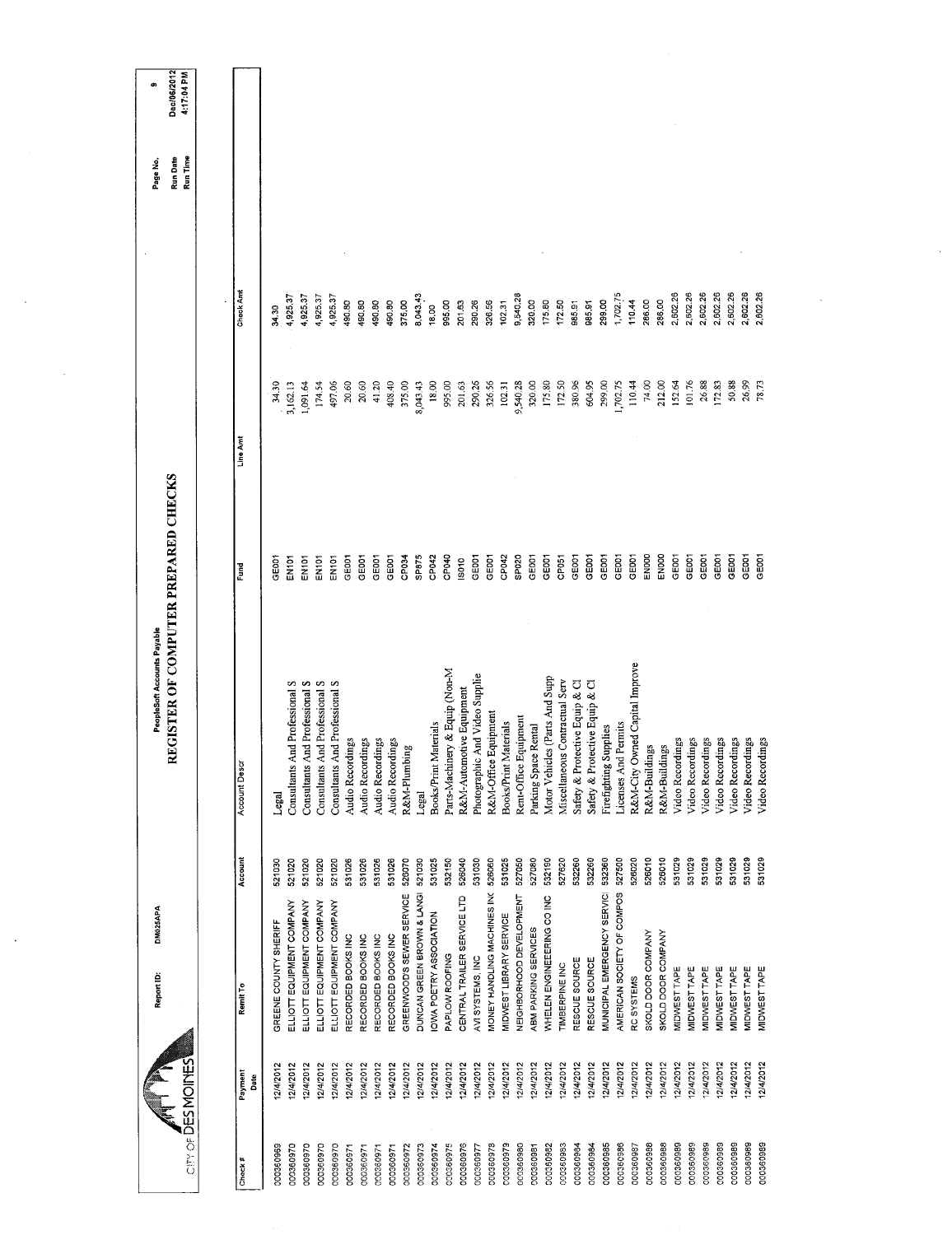| Run Time<br>Check Amt<br>2,602.26<br>1,890.12<br>2,562.56<br>2,562.56<br>2,602.26<br>2,602.26<br>2,602.26<br>2,602.26<br>2,602.26<br>2,602.26<br>2,602.26<br>2,602.26<br>2,602.26<br>2,602.26<br>2,562.56<br>2,562.56<br>2,812.00<br>6,906.22<br>2,602.26<br>166.00<br>305.00<br>934.16<br>653.00<br>210.00<br>305.00<br>135.00<br>144,00<br>144.00<br>147.00<br>168.00<br>135.00<br>126.00<br>126.00<br>126.00<br>71.97<br>147.00<br>168.00<br>688.50<br>780.00<br>166.00<br>2,812.00<br>172.00<br>133.00<br>934.16<br>653,00<br>72,00<br>63.00<br>72.00<br>72.00<br>126.00<br>126.00<br>126,00<br>210.00<br>326.06<br>768.00<br>6,906.22<br>26.88<br>87.39<br>413.49<br>71.97<br>1,890.12<br>291.54<br>115.14<br>148.14<br>59.80<br>182.37<br>44.99<br>74.07<br>440.73<br>107.01<br>Line Amt<br>CP040<br>CP040<br>GE001<br>GE001<br>GE001<br>CP042<br>CP042<br>GE001<br>GE001<br>SP <sub>033</sub><br>SP <sub>020</sub><br>AG251<br>GE001<br>GE001<br>SP <sub>360</sub><br>GE <sub>001</sub><br>GE001<br>GE001<br>GE <sub>001</sub><br>CP042<br>CP042<br>CP042<br>GE001<br>GEOOT<br>GE001<br>GE001<br>GE001<br>GE001<br>GE001<br>GE001<br>GE001<br>GE001<br>GE001<br>GEOOT<br>CP <sub>051</sub><br>Fund<br>Minor Equipment And Hand Tools<br>ood Products And Insu<br>Data Processing Hardware/Equip<br>Tele-Equip. Purchase (Non-Revo<br>Data Processing Hardware/Equip<br>Contracted Labor - Non Clerica<br>Contracted Labor - Non Clerica<br>Athletic Officials/Coordinator<br>Athletic Officials/Coordinator<br>Athletic Officials/Coordinator<br>Athletic Officials/Coordinator<br>Athletic Officials/Coordinator<br>Athletic Officials/Coordinator<br>Athletic Officials/Coordinator<br>Athletic Officials/Coordinator<br>Athletic Officials/Coordinator<br>Athletic Officials/Coordinator<br>Accounting And Clerical<br>Accounting And Clerical<br>Accounting And Clerical<br>Accounting And Clerical<br>Clearly<br>Audio Recordings<br>Audio Recordings<br>Audio Recordings<br>Audio Recordings<br>Audio Recordings<br>Video Recordings<br>Video Recordings<br>Video Recordings<br>Video Recordings<br>Video Recordings<br>Video Recordings<br>Video Recordings<br>R&M-Buildings<br><b>Account Descr</b><br>Lumber, W<br>Treasurer's<br>521010<br>Account<br>521750<br>521010<br>521010<br>521010<br>526010<br>521330<br>544220<br>544220<br>532170<br>532140<br>529800<br>521330<br>521750<br>521750<br>521750<br>521750<br>531029<br>531029<br>531029<br>531026<br>531026<br>531026<br>531026<br>525140<br>521750<br>521750<br>521750<br>521750<br>521750<br>531029<br>531029<br>531029<br>531029<br>531026<br>BARCO MUNICIPAL PRODUCTS IN<br><b>TEMPWORKS MANAGEMENT SER</b><br>CONSTELLATION NEWENERGY G.<br>MIDWEST PROFESSIONAL STAFF<br><b>MIDWEST PROFESSIONAL STAFF</b><br>MIDWEST PROFESSIONAL STAFF<br>MIDWEST PROFESSIONAL STAFF<br>QPS EMPLOYMENT GROUP<br>CAPITAL DECORATING INC<br>RICHARD LEUTZINGER<br>DANIEL W HANSEN<br>TOM STOKESBARY<br>KIM MICHELSEN<br>MIDWEST TAPE<br>MIDWEST TAPE<br>MIDWEST TAPE<br>MIDWEST TAPE<br>MIDWEST TAPE<br>MIDWEST TAPE<br>MIDWEST TAPE<br>MIDWEST TAPE<br>MIDWEST TAPE<br>MIDWEST TAPE<br>MIDWEST TAPE<br>MIDWEST TAPE<br><b>EMBARKIT INC</b><br>EMBARKIT INC<br>JODI AIRHART<br>TARRY CORY<br>TARRY CORY<br>RANDY NUTT<br>ROD HOEGH<br>ROD HOEGH<br>MVP FENCE<br>Remit To<br><b>SPRINT</b><br>City of DESMOINES<br>12/4/2012<br>2/4/2012<br>12/4/2012<br>2/4/2012<br>12/4/2012<br>12/4/2012<br>12/4/2012<br>12/4/2012<br>12/4/2012<br>12/4/2012<br>12/4/2012<br>2/4/2012<br>12/4/2012<br>2/4/2012<br>12/4/2012<br>12/4/2012<br>12/4/2012<br>12/4/2012<br>12/4/2012<br>2/4/2012<br>12/4/2012<br>12/4/2012<br>12/4/2012<br>12/4/2012<br>12/4/2012<br>2/4/2012<br>12/4/2012<br>12/4/2012<br>12/4/2012<br>12/4/2012<br>12/4/2012<br>12/4/2012<br>12/4/2012<br>2/4/2012<br>12/4/2012<br>Payment<br>Date<br>000360993<br>000360995<br>000360996<br>000360998<br>000361000<br>000361000<br>000361000<br>000361000<br>000361003<br>CO0361003<br>000361004<br>000231005<br>000361006<br>000360989<br>000360989<br>000360989<br>000360989<br>000360989<br>000360989<br>000360992<br>000360993<br>000360999<br>000361001<br>000361002<br>000360989<br>000360989<br>000360989<br>000360989<br>000360989<br>000360990<br>000360992<br>000360994<br>000360997<br>000360989<br>000360991<br>Check# | 4:17:04 PM | Report ID: | DM025APA | REGISTER OF COMPUTER PREPARED CHECKS<br>PeopleSoft Accounts Payable |  | Run Date<br>Page No. | Dec/06/2012<br>Ģ |
|----------------------------------------------------------------------------------------------------------------------------------------------------------------------------------------------------------------------------------------------------------------------------------------------------------------------------------------------------------------------------------------------------------------------------------------------------------------------------------------------------------------------------------------------------------------------------------------------------------------------------------------------------------------------------------------------------------------------------------------------------------------------------------------------------------------------------------------------------------------------------------------------------------------------------------------------------------------------------------------------------------------------------------------------------------------------------------------------------------------------------------------------------------------------------------------------------------------------------------------------------------------------------------------------------------------------------------------------------------------------------------------------------------------------------------------------------------------------------------------------------------------------------------------------------------------------------------------------------------------------------------------------------------------------------------------------------------------------------------------------------------------------------------------------------------------------------------------------------------------------------------------------------------------------------------------------------------------------------------------------------------------------------------------------------------------------------------------------------------------------------------------------------------------------------------------------------------------------------------------------------------------------------------------------------------------------------------------------------------------------------------------------------------------------------------------------------------------------------------------------------------------------------------------------------------------------------------------------------------------------------------------------------------------------------------------------------------------------------------------------------------------------------------------------------------------------------------------------------------------------------------------------------------------------------------------------------------------------------------------------------------------------------------------------------------------------------------------------------------------------------------------------------------------------------------------------------------------------------------------------------------------------------------------------------------------------------------------------------------------------------------------------------------------------------------------------------------------------------------------------------------------------------------------------------------------------------------------------------------------------------------------------------------------------------------------------------------------------------------------------------------------------------------------------------------------------------------------------------------------------------------------------------------------------------------------------------------------------------------------------------------------------------------------------------------------------------------------------------------------------------------------------------------------------------------------------------------------------------------------------------------------------------------------------------------------------------------------------------|------------|------------|----------|---------------------------------------------------------------------|--|----------------------|------------------|
|                                                                                                                                                                                                                                                                                                                                                                                                                                                                                                                                                                                                                                                                                                                                                                                                                                                                                                                                                                                                                                                                                                                                                                                                                                                                                                                                                                                                                                                                                                                                                                                                                                                                                                                                                                                                                                                                                                                                                                                                                                                                                                                                                                                                                                                                                                                                                                                                                                                                                                                                                                                                                                                                                                                                                                                                                                                                                                                                                                                                                                                                                                                                                                                                                                                                                                                                                                                                                                                                                                                                                                                                                                                                                                                                                                                                                                                                                                                                                                                                                                                                                                                                                                                                                                                                                                                                                    |            |            |          |                                                                     |  |                      |                  |
|                                                                                                                                                                                                                                                                                                                                                                                                                                                                                                                                                                                                                                                                                                                                                                                                                                                                                                                                                                                                                                                                                                                                                                                                                                                                                                                                                                                                                                                                                                                                                                                                                                                                                                                                                                                                                                                                                                                                                                                                                                                                                                                                                                                                                                                                                                                                                                                                                                                                                                                                                                                                                                                                                                                                                                                                                                                                                                                                                                                                                                                                                                                                                                                                                                                                                                                                                                                                                                                                                                                                                                                                                                                                                                                                                                                                                                                                                                                                                                                                                                                                                                                                                                                                                                                                                                                                                    |            |            |          |                                                                     |  |                      |                  |
|                                                                                                                                                                                                                                                                                                                                                                                                                                                                                                                                                                                                                                                                                                                                                                                                                                                                                                                                                                                                                                                                                                                                                                                                                                                                                                                                                                                                                                                                                                                                                                                                                                                                                                                                                                                                                                                                                                                                                                                                                                                                                                                                                                                                                                                                                                                                                                                                                                                                                                                                                                                                                                                                                                                                                                                                                                                                                                                                                                                                                                                                                                                                                                                                                                                                                                                                                                                                                                                                                                                                                                                                                                                                                                                                                                                                                                                                                                                                                                                                                                                                                                                                                                                                                                                                                                                                                    |            |            |          |                                                                     |  |                      |                  |
|                                                                                                                                                                                                                                                                                                                                                                                                                                                                                                                                                                                                                                                                                                                                                                                                                                                                                                                                                                                                                                                                                                                                                                                                                                                                                                                                                                                                                                                                                                                                                                                                                                                                                                                                                                                                                                                                                                                                                                                                                                                                                                                                                                                                                                                                                                                                                                                                                                                                                                                                                                                                                                                                                                                                                                                                                                                                                                                                                                                                                                                                                                                                                                                                                                                                                                                                                                                                                                                                                                                                                                                                                                                                                                                                                                                                                                                                                                                                                                                                                                                                                                                                                                                                                                                                                                                                                    |            |            |          |                                                                     |  |                      |                  |
|                                                                                                                                                                                                                                                                                                                                                                                                                                                                                                                                                                                                                                                                                                                                                                                                                                                                                                                                                                                                                                                                                                                                                                                                                                                                                                                                                                                                                                                                                                                                                                                                                                                                                                                                                                                                                                                                                                                                                                                                                                                                                                                                                                                                                                                                                                                                                                                                                                                                                                                                                                                                                                                                                                                                                                                                                                                                                                                                                                                                                                                                                                                                                                                                                                                                                                                                                                                                                                                                                                                                                                                                                                                                                                                                                                                                                                                                                                                                                                                                                                                                                                                                                                                                                                                                                                                                                    |            |            |          |                                                                     |  |                      |                  |
|                                                                                                                                                                                                                                                                                                                                                                                                                                                                                                                                                                                                                                                                                                                                                                                                                                                                                                                                                                                                                                                                                                                                                                                                                                                                                                                                                                                                                                                                                                                                                                                                                                                                                                                                                                                                                                                                                                                                                                                                                                                                                                                                                                                                                                                                                                                                                                                                                                                                                                                                                                                                                                                                                                                                                                                                                                                                                                                                                                                                                                                                                                                                                                                                                                                                                                                                                                                                                                                                                                                                                                                                                                                                                                                                                                                                                                                                                                                                                                                                                                                                                                                                                                                                                                                                                                                                                    |            |            |          |                                                                     |  |                      |                  |
|                                                                                                                                                                                                                                                                                                                                                                                                                                                                                                                                                                                                                                                                                                                                                                                                                                                                                                                                                                                                                                                                                                                                                                                                                                                                                                                                                                                                                                                                                                                                                                                                                                                                                                                                                                                                                                                                                                                                                                                                                                                                                                                                                                                                                                                                                                                                                                                                                                                                                                                                                                                                                                                                                                                                                                                                                                                                                                                                                                                                                                                                                                                                                                                                                                                                                                                                                                                                                                                                                                                                                                                                                                                                                                                                                                                                                                                                                                                                                                                                                                                                                                                                                                                                                                                                                                                                                    |            |            |          |                                                                     |  |                      |                  |
|                                                                                                                                                                                                                                                                                                                                                                                                                                                                                                                                                                                                                                                                                                                                                                                                                                                                                                                                                                                                                                                                                                                                                                                                                                                                                                                                                                                                                                                                                                                                                                                                                                                                                                                                                                                                                                                                                                                                                                                                                                                                                                                                                                                                                                                                                                                                                                                                                                                                                                                                                                                                                                                                                                                                                                                                                                                                                                                                                                                                                                                                                                                                                                                                                                                                                                                                                                                                                                                                                                                                                                                                                                                                                                                                                                                                                                                                                                                                                                                                                                                                                                                                                                                                                                                                                                                                                    |            |            |          |                                                                     |  |                      |                  |
|                                                                                                                                                                                                                                                                                                                                                                                                                                                                                                                                                                                                                                                                                                                                                                                                                                                                                                                                                                                                                                                                                                                                                                                                                                                                                                                                                                                                                                                                                                                                                                                                                                                                                                                                                                                                                                                                                                                                                                                                                                                                                                                                                                                                                                                                                                                                                                                                                                                                                                                                                                                                                                                                                                                                                                                                                                                                                                                                                                                                                                                                                                                                                                                                                                                                                                                                                                                                                                                                                                                                                                                                                                                                                                                                                                                                                                                                                                                                                                                                                                                                                                                                                                                                                                                                                                                                                    |            |            |          |                                                                     |  |                      |                  |
|                                                                                                                                                                                                                                                                                                                                                                                                                                                                                                                                                                                                                                                                                                                                                                                                                                                                                                                                                                                                                                                                                                                                                                                                                                                                                                                                                                                                                                                                                                                                                                                                                                                                                                                                                                                                                                                                                                                                                                                                                                                                                                                                                                                                                                                                                                                                                                                                                                                                                                                                                                                                                                                                                                                                                                                                                                                                                                                                                                                                                                                                                                                                                                                                                                                                                                                                                                                                                                                                                                                                                                                                                                                                                                                                                                                                                                                                                                                                                                                                                                                                                                                                                                                                                                                                                                                                                    |            |            |          |                                                                     |  |                      |                  |
|                                                                                                                                                                                                                                                                                                                                                                                                                                                                                                                                                                                                                                                                                                                                                                                                                                                                                                                                                                                                                                                                                                                                                                                                                                                                                                                                                                                                                                                                                                                                                                                                                                                                                                                                                                                                                                                                                                                                                                                                                                                                                                                                                                                                                                                                                                                                                                                                                                                                                                                                                                                                                                                                                                                                                                                                                                                                                                                                                                                                                                                                                                                                                                                                                                                                                                                                                                                                                                                                                                                                                                                                                                                                                                                                                                                                                                                                                                                                                                                                                                                                                                                                                                                                                                                                                                                                                    |            |            |          |                                                                     |  |                      |                  |
|                                                                                                                                                                                                                                                                                                                                                                                                                                                                                                                                                                                                                                                                                                                                                                                                                                                                                                                                                                                                                                                                                                                                                                                                                                                                                                                                                                                                                                                                                                                                                                                                                                                                                                                                                                                                                                                                                                                                                                                                                                                                                                                                                                                                                                                                                                                                                                                                                                                                                                                                                                                                                                                                                                                                                                                                                                                                                                                                                                                                                                                                                                                                                                                                                                                                                                                                                                                                                                                                                                                                                                                                                                                                                                                                                                                                                                                                                                                                                                                                                                                                                                                                                                                                                                                                                                                                                    |            |            |          |                                                                     |  |                      |                  |
|                                                                                                                                                                                                                                                                                                                                                                                                                                                                                                                                                                                                                                                                                                                                                                                                                                                                                                                                                                                                                                                                                                                                                                                                                                                                                                                                                                                                                                                                                                                                                                                                                                                                                                                                                                                                                                                                                                                                                                                                                                                                                                                                                                                                                                                                                                                                                                                                                                                                                                                                                                                                                                                                                                                                                                                                                                                                                                                                                                                                                                                                                                                                                                                                                                                                                                                                                                                                                                                                                                                                                                                                                                                                                                                                                                                                                                                                                                                                                                                                                                                                                                                                                                                                                                                                                                                                                    |            |            |          |                                                                     |  |                      |                  |
|                                                                                                                                                                                                                                                                                                                                                                                                                                                                                                                                                                                                                                                                                                                                                                                                                                                                                                                                                                                                                                                                                                                                                                                                                                                                                                                                                                                                                                                                                                                                                                                                                                                                                                                                                                                                                                                                                                                                                                                                                                                                                                                                                                                                                                                                                                                                                                                                                                                                                                                                                                                                                                                                                                                                                                                                                                                                                                                                                                                                                                                                                                                                                                                                                                                                                                                                                                                                                                                                                                                                                                                                                                                                                                                                                                                                                                                                                                                                                                                                                                                                                                                                                                                                                                                                                                                                                    |            |            |          |                                                                     |  |                      |                  |
|                                                                                                                                                                                                                                                                                                                                                                                                                                                                                                                                                                                                                                                                                                                                                                                                                                                                                                                                                                                                                                                                                                                                                                                                                                                                                                                                                                                                                                                                                                                                                                                                                                                                                                                                                                                                                                                                                                                                                                                                                                                                                                                                                                                                                                                                                                                                                                                                                                                                                                                                                                                                                                                                                                                                                                                                                                                                                                                                                                                                                                                                                                                                                                                                                                                                                                                                                                                                                                                                                                                                                                                                                                                                                                                                                                                                                                                                                                                                                                                                                                                                                                                                                                                                                                                                                                                                                    |            |            |          |                                                                     |  |                      |                  |
|                                                                                                                                                                                                                                                                                                                                                                                                                                                                                                                                                                                                                                                                                                                                                                                                                                                                                                                                                                                                                                                                                                                                                                                                                                                                                                                                                                                                                                                                                                                                                                                                                                                                                                                                                                                                                                                                                                                                                                                                                                                                                                                                                                                                                                                                                                                                                                                                                                                                                                                                                                                                                                                                                                                                                                                                                                                                                                                                                                                                                                                                                                                                                                                                                                                                                                                                                                                                                                                                                                                                                                                                                                                                                                                                                                                                                                                                                                                                                                                                                                                                                                                                                                                                                                                                                                                                                    |            |            |          |                                                                     |  |                      |                  |
|                                                                                                                                                                                                                                                                                                                                                                                                                                                                                                                                                                                                                                                                                                                                                                                                                                                                                                                                                                                                                                                                                                                                                                                                                                                                                                                                                                                                                                                                                                                                                                                                                                                                                                                                                                                                                                                                                                                                                                                                                                                                                                                                                                                                                                                                                                                                                                                                                                                                                                                                                                                                                                                                                                                                                                                                                                                                                                                                                                                                                                                                                                                                                                                                                                                                                                                                                                                                                                                                                                                                                                                                                                                                                                                                                                                                                                                                                                                                                                                                                                                                                                                                                                                                                                                                                                                                                    |            |            |          |                                                                     |  |                      |                  |
|                                                                                                                                                                                                                                                                                                                                                                                                                                                                                                                                                                                                                                                                                                                                                                                                                                                                                                                                                                                                                                                                                                                                                                                                                                                                                                                                                                                                                                                                                                                                                                                                                                                                                                                                                                                                                                                                                                                                                                                                                                                                                                                                                                                                                                                                                                                                                                                                                                                                                                                                                                                                                                                                                                                                                                                                                                                                                                                                                                                                                                                                                                                                                                                                                                                                                                                                                                                                                                                                                                                                                                                                                                                                                                                                                                                                                                                                                                                                                                                                                                                                                                                                                                                                                                                                                                                                                    |            |            |          |                                                                     |  |                      |                  |
|                                                                                                                                                                                                                                                                                                                                                                                                                                                                                                                                                                                                                                                                                                                                                                                                                                                                                                                                                                                                                                                                                                                                                                                                                                                                                                                                                                                                                                                                                                                                                                                                                                                                                                                                                                                                                                                                                                                                                                                                                                                                                                                                                                                                                                                                                                                                                                                                                                                                                                                                                                                                                                                                                                                                                                                                                                                                                                                                                                                                                                                                                                                                                                                                                                                                                                                                                                                                                                                                                                                                                                                                                                                                                                                                                                                                                                                                                                                                                                                                                                                                                                                                                                                                                                                                                                                                                    |            |            |          |                                                                     |  |                      |                  |
|                                                                                                                                                                                                                                                                                                                                                                                                                                                                                                                                                                                                                                                                                                                                                                                                                                                                                                                                                                                                                                                                                                                                                                                                                                                                                                                                                                                                                                                                                                                                                                                                                                                                                                                                                                                                                                                                                                                                                                                                                                                                                                                                                                                                                                                                                                                                                                                                                                                                                                                                                                                                                                                                                                                                                                                                                                                                                                                                                                                                                                                                                                                                                                                                                                                                                                                                                                                                                                                                                                                                                                                                                                                                                                                                                                                                                                                                                                                                                                                                                                                                                                                                                                                                                                                                                                                                                    |            |            |          |                                                                     |  |                      |                  |
|                                                                                                                                                                                                                                                                                                                                                                                                                                                                                                                                                                                                                                                                                                                                                                                                                                                                                                                                                                                                                                                                                                                                                                                                                                                                                                                                                                                                                                                                                                                                                                                                                                                                                                                                                                                                                                                                                                                                                                                                                                                                                                                                                                                                                                                                                                                                                                                                                                                                                                                                                                                                                                                                                                                                                                                                                                                                                                                                                                                                                                                                                                                                                                                                                                                                                                                                                                                                                                                                                                                                                                                                                                                                                                                                                                                                                                                                                                                                                                                                                                                                                                                                                                                                                                                                                                                                                    |            |            |          |                                                                     |  |                      |                  |
|                                                                                                                                                                                                                                                                                                                                                                                                                                                                                                                                                                                                                                                                                                                                                                                                                                                                                                                                                                                                                                                                                                                                                                                                                                                                                                                                                                                                                                                                                                                                                                                                                                                                                                                                                                                                                                                                                                                                                                                                                                                                                                                                                                                                                                                                                                                                                                                                                                                                                                                                                                                                                                                                                                                                                                                                                                                                                                                                                                                                                                                                                                                                                                                                                                                                                                                                                                                                                                                                                                                                                                                                                                                                                                                                                                                                                                                                                                                                                                                                                                                                                                                                                                                                                                                                                                                                                    |            |            |          |                                                                     |  |                      |                  |
|                                                                                                                                                                                                                                                                                                                                                                                                                                                                                                                                                                                                                                                                                                                                                                                                                                                                                                                                                                                                                                                                                                                                                                                                                                                                                                                                                                                                                                                                                                                                                                                                                                                                                                                                                                                                                                                                                                                                                                                                                                                                                                                                                                                                                                                                                                                                                                                                                                                                                                                                                                                                                                                                                                                                                                                                                                                                                                                                                                                                                                                                                                                                                                                                                                                                                                                                                                                                                                                                                                                                                                                                                                                                                                                                                                                                                                                                                                                                                                                                                                                                                                                                                                                                                                                                                                                                                    |            |            |          |                                                                     |  |                      |                  |
|                                                                                                                                                                                                                                                                                                                                                                                                                                                                                                                                                                                                                                                                                                                                                                                                                                                                                                                                                                                                                                                                                                                                                                                                                                                                                                                                                                                                                                                                                                                                                                                                                                                                                                                                                                                                                                                                                                                                                                                                                                                                                                                                                                                                                                                                                                                                                                                                                                                                                                                                                                                                                                                                                                                                                                                                                                                                                                                                                                                                                                                                                                                                                                                                                                                                                                                                                                                                                                                                                                                                                                                                                                                                                                                                                                                                                                                                                                                                                                                                                                                                                                                                                                                                                                                                                                                                                    |            |            |          |                                                                     |  |                      |                  |
|                                                                                                                                                                                                                                                                                                                                                                                                                                                                                                                                                                                                                                                                                                                                                                                                                                                                                                                                                                                                                                                                                                                                                                                                                                                                                                                                                                                                                                                                                                                                                                                                                                                                                                                                                                                                                                                                                                                                                                                                                                                                                                                                                                                                                                                                                                                                                                                                                                                                                                                                                                                                                                                                                                                                                                                                                                                                                                                                                                                                                                                                                                                                                                                                                                                                                                                                                                                                                                                                                                                                                                                                                                                                                                                                                                                                                                                                                                                                                                                                                                                                                                                                                                                                                                                                                                                                                    |            |            |          |                                                                     |  |                      |                  |
|                                                                                                                                                                                                                                                                                                                                                                                                                                                                                                                                                                                                                                                                                                                                                                                                                                                                                                                                                                                                                                                                                                                                                                                                                                                                                                                                                                                                                                                                                                                                                                                                                                                                                                                                                                                                                                                                                                                                                                                                                                                                                                                                                                                                                                                                                                                                                                                                                                                                                                                                                                                                                                                                                                                                                                                                                                                                                                                                                                                                                                                                                                                                                                                                                                                                                                                                                                                                                                                                                                                                                                                                                                                                                                                                                                                                                                                                                                                                                                                                                                                                                                                                                                                                                                                                                                                                                    |            |            |          |                                                                     |  |                      |                  |
|                                                                                                                                                                                                                                                                                                                                                                                                                                                                                                                                                                                                                                                                                                                                                                                                                                                                                                                                                                                                                                                                                                                                                                                                                                                                                                                                                                                                                                                                                                                                                                                                                                                                                                                                                                                                                                                                                                                                                                                                                                                                                                                                                                                                                                                                                                                                                                                                                                                                                                                                                                                                                                                                                                                                                                                                                                                                                                                                                                                                                                                                                                                                                                                                                                                                                                                                                                                                                                                                                                                                                                                                                                                                                                                                                                                                                                                                                                                                                                                                                                                                                                                                                                                                                                                                                                                                                    |            |            |          |                                                                     |  |                      |                  |
|                                                                                                                                                                                                                                                                                                                                                                                                                                                                                                                                                                                                                                                                                                                                                                                                                                                                                                                                                                                                                                                                                                                                                                                                                                                                                                                                                                                                                                                                                                                                                                                                                                                                                                                                                                                                                                                                                                                                                                                                                                                                                                                                                                                                                                                                                                                                                                                                                                                                                                                                                                                                                                                                                                                                                                                                                                                                                                                                                                                                                                                                                                                                                                                                                                                                                                                                                                                                                                                                                                                                                                                                                                                                                                                                                                                                                                                                                                                                                                                                                                                                                                                                                                                                                                                                                                                                                    |            |            |          |                                                                     |  |                      |                  |
|                                                                                                                                                                                                                                                                                                                                                                                                                                                                                                                                                                                                                                                                                                                                                                                                                                                                                                                                                                                                                                                                                                                                                                                                                                                                                                                                                                                                                                                                                                                                                                                                                                                                                                                                                                                                                                                                                                                                                                                                                                                                                                                                                                                                                                                                                                                                                                                                                                                                                                                                                                                                                                                                                                                                                                                                                                                                                                                                                                                                                                                                                                                                                                                                                                                                                                                                                                                                                                                                                                                                                                                                                                                                                                                                                                                                                                                                                                                                                                                                                                                                                                                                                                                                                                                                                                                                                    |            |            |          |                                                                     |  |                      |                  |
|                                                                                                                                                                                                                                                                                                                                                                                                                                                                                                                                                                                                                                                                                                                                                                                                                                                                                                                                                                                                                                                                                                                                                                                                                                                                                                                                                                                                                                                                                                                                                                                                                                                                                                                                                                                                                                                                                                                                                                                                                                                                                                                                                                                                                                                                                                                                                                                                                                                                                                                                                                                                                                                                                                                                                                                                                                                                                                                                                                                                                                                                                                                                                                                                                                                                                                                                                                                                                                                                                                                                                                                                                                                                                                                                                                                                                                                                                                                                                                                                                                                                                                                                                                                                                                                                                                                                                    |            |            |          |                                                                     |  |                      |                  |
|                                                                                                                                                                                                                                                                                                                                                                                                                                                                                                                                                                                                                                                                                                                                                                                                                                                                                                                                                                                                                                                                                                                                                                                                                                                                                                                                                                                                                                                                                                                                                                                                                                                                                                                                                                                                                                                                                                                                                                                                                                                                                                                                                                                                                                                                                                                                                                                                                                                                                                                                                                                                                                                                                                                                                                                                                                                                                                                                                                                                                                                                                                                                                                                                                                                                                                                                                                                                                                                                                                                                                                                                                                                                                                                                                                                                                                                                                                                                                                                                                                                                                                                                                                                                                                                                                                                                                    |            |            |          |                                                                     |  |                      |                  |
|                                                                                                                                                                                                                                                                                                                                                                                                                                                                                                                                                                                                                                                                                                                                                                                                                                                                                                                                                                                                                                                                                                                                                                                                                                                                                                                                                                                                                                                                                                                                                                                                                                                                                                                                                                                                                                                                                                                                                                                                                                                                                                                                                                                                                                                                                                                                                                                                                                                                                                                                                                                                                                                                                                                                                                                                                                                                                                                                                                                                                                                                                                                                                                                                                                                                                                                                                                                                                                                                                                                                                                                                                                                                                                                                                                                                                                                                                                                                                                                                                                                                                                                                                                                                                                                                                                                                                    |            |            |          |                                                                     |  |                      |                  |
|                                                                                                                                                                                                                                                                                                                                                                                                                                                                                                                                                                                                                                                                                                                                                                                                                                                                                                                                                                                                                                                                                                                                                                                                                                                                                                                                                                                                                                                                                                                                                                                                                                                                                                                                                                                                                                                                                                                                                                                                                                                                                                                                                                                                                                                                                                                                                                                                                                                                                                                                                                                                                                                                                                                                                                                                                                                                                                                                                                                                                                                                                                                                                                                                                                                                                                                                                                                                                                                                                                                                                                                                                                                                                                                                                                                                                                                                                                                                                                                                                                                                                                                                                                                                                                                                                                                                                    |            |            |          |                                                                     |  |                      |                  |
|                                                                                                                                                                                                                                                                                                                                                                                                                                                                                                                                                                                                                                                                                                                                                                                                                                                                                                                                                                                                                                                                                                                                                                                                                                                                                                                                                                                                                                                                                                                                                                                                                                                                                                                                                                                                                                                                                                                                                                                                                                                                                                                                                                                                                                                                                                                                                                                                                                                                                                                                                                                                                                                                                                                                                                                                                                                                                                                                                                                                                                                                                                                                                                                                                                                                                                                                                                                                                                                                                                                                                                                                                                                                                                                                                                                                                                                                                                                                                                                                                                                                                                                                                                                                                                                                                                                                                    |            |            |          |                                                                     |  |                      |                  |
|                                                                                                                                                                                                                                                                                                                                                                                                                                                                                                                                                                                                                                                                                                                                                                                                                                                                                                                                                                                                                                                                                                                                                                                                                                                                                                                                                                                                                                                                                                                                                                                                                                                                                                                                                                                                                                                                                                                                                                                                                                                                                                                                                                                                                                                                                                                                                                                                                                                                                                                                                                                                                                                                                                                                                                                                                                                                                                                                                                                                                                                                                                                                                                                                                                                                                                                                                                                                                                                                                                                                                                                                                                                                                                                                                                                                                                                                                                                                                                                                                                                                                                                                                                                                                                                                                                                                                    |            |            |          |                                                                     |  |                      |                  |
|                                                                                                                                                                                                                                                                                                                                                                                                                                                                                                                                                                                                                                                                                                                                                                                                                                                                                                                                                                                                                                                                                                                                                                                                                                                                                                                                                                                                                                                                                                                                                                                                                                                                                                                                                                                                                                                                                                                                                                                                                                                                                                                                                                                                                                                                                                                                                                                                                                                                                                                                                                                                                                                                                                                                                                                                                                                                                                                                                                                                                                                                                                                                                                                                                                                                                                                                                                                                                                                                                                                                                                                                                                                                                                                                                                                                                                                                                                                                                                                                                                                                                                                                                                                                                                                                                                                                                    |            |            |          |                                                                     |  |                      |                  |
|                                                                                                                                                                                                                                                                                                                                                                                                                                                                                                                                                                                                                                                                                                                                                                                                                                                                                                                                                                                                                                                                                                                                                                                                                                                                                                                                                                                                                                                                                                                                                                                                                                                                                                                                                                                                                                                                                                                                                                                                                                                                                                                                                                                                                                                                                                                                                                                                                                                                                                                                                                                                                                                                                                                                                                                                                                                                                                                                                                                                                                                                                                                                                                                                                                                                                                                                                                                                                                                                                                                                                                                                                                                                                                                                                                                                                                                                                                                                                                                                                                                                                                                                                                                                                                                                                                                                                    |            |            |          |                                                                     |  |                      |                  |
|                                                                                                                                                                                                                                                                                                                                                                                                                                                                                                                                                                                                                                                                                                                                                                                                                                                                                                                                                                                                                                                                                                                                                                                                                                                                                                                                                                                                                                                                                                                                                                                                                                                                                                                                                                                                                                                                                                                                                                                                                                                                                                                                                                                                                                                                                                                                                                                                                                                                                                                                                                                                                                                                                                                                                                                                                                                                                                                                                                                                                                                                                                                                                                                                                                                                                                                                                                                                                                                                                                                                                                                                                                                                                                                                                                                                                                                                                                                                                                                                                                                                                                                                                                                                                                                                                                                                                    |            |            |          |                                                                     |  |                      |                  |
|                                                                                                                                                                                                                                                                                                                                                                                                                                                                                                                                                                                                                                                                                                                                                                                                                                                                                                                                                                                                                                                                                                                                                                                                                                                                                                                                                                                                                                                                                                                                                                                                                                                                                                                                                                                                                                                                                                                                                                                                                                                                                                                                                                                                                                                                                                                                                                                                                                                                                                                                                                                                                                                                                                                                                                                                                                                                                                                                                                                                                                                                                                                                                                                                                                                                                                                                                                                                                                                                                                                                                                                                                                                                                                                                                                                                                                                                                                                                                                                                                                                                                                                                                                                                                                                                                                                                                    |            |            |          |                                                                     |  |                      |                  |
|                                                                                                                                                                                                                                                                                                                                                                                                                                                                                                                                                                                                                                                                                                                                                                                                                                                                                                                                                                                                                                                                                                                                                                                                                                                                                                                                                                                                                                                                                                                                                                                                                                                                                                                                                                                                                                                                                                                                                                                                                                                                                                                                                                                                                                                                                                                                                                                                                                                                                                                                                                                                                                                                                                                                                                                                                                                                                                                                                                                                                                                                                                                                                                                                                                                                                                                                                                                                                                                                                                                                                                                                                                                                                                                                                                                                                                                                                                                                                                                                                                                                                                                                                                                                                                                                                                                                                    |            |            |          |                                                                     |  |                      |                  |

 $\sim 10^7$ 

 $\sim$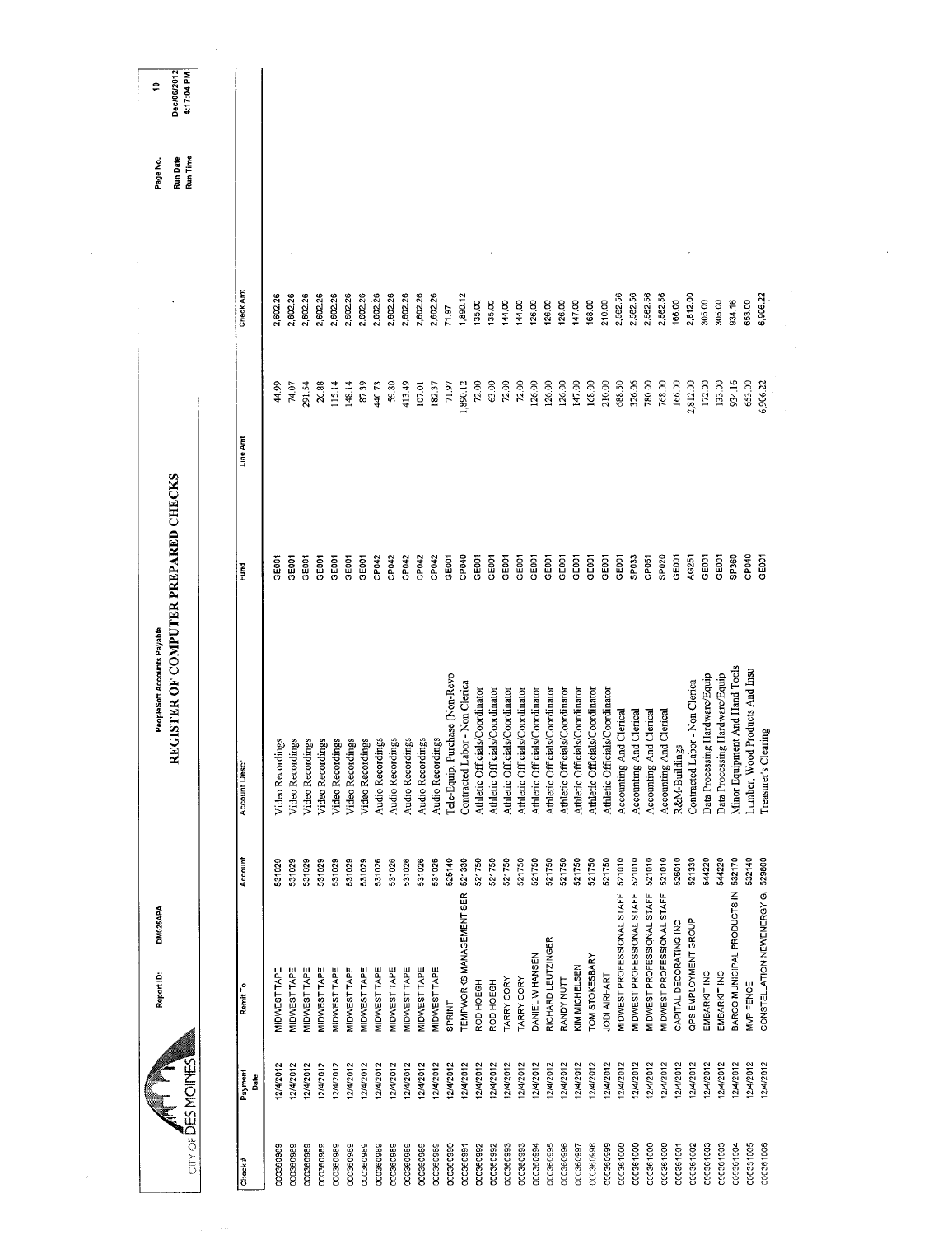| Dec/06/2012<br>÷<br><b>Run Date</b><br>Page No. | 4:17:04 PM<br>Run Time |                 |                                |                          |                        |                      |                                             |                                                              |                            |                             |                                                |                                                                  |                             |                             |                             |                                |                                                              |                   |                           |                           |                                |                                                |                       |                         |                                                                  |                                |                                |                      |                      |                      |                      |  |  |
|-------------------------------------------------|------------------------|-----------------|--------------------------------|--------------------------|------------------------|----------------------|---------------------------------------------|--------------------------------------------------------------|----------------------------|-----------------------------|------------------------------------------------|------------------------------------------------------------------|-----------------------------|-----------------------------|-----------------------------|--------------------------------|--------------------------------------------------------------|-------------------|---------------------------|---------------------------|--------------------------------|------------------------------------------------|-----------------------|-------------------------|------------------------------------------------------------------|--------------------------------|--------------------------------|----------------------|----------------------|----------------------|----------------------|--|--|
|                                                 |                        | Check Amt       | 707.05                         | 828.00<br>828.00         | 828.00                 | 568.24               | 1,494.00<br>303.88                          | 222.50                                                       | 199.00                     | 1,400.58                    | 1,400.58<br>1,400.58                           | 1,400.58                                                         | 1,400.58                    | 1,400.58                    | 1,400.58                    | 285.00                         | 285.00<br>931.00                                             | 113.95            | 150,00                    | 150.00                    | 32.96                          | 1,210.22<br>3.19                               | 3,150.00              | 367.90                  | 402.90<br>231.00                                                 | 231.00                         | 231.00                         | 705.00               | 705.00               | 705.00<br>705.00     |                      |  |  |
|                                                 |                        | Line Amt        | 707.05                         | 322.00<br>414,00         | 92.00                  | 568.24               | 1,494.00<br>303.88                          | 222.50                                                       | 199.00                     | 20.00                       | 20.00<br>15.99                                 | 104.58                                                           | 32.77                       | 51.74                       | 1,155.50                    | 96.00                          | 189.00<br>931.00                                             | 113.95            | 75.00                     | 75.00                     | 32.96                          | 3.19<br>1,210.22                               | 3,150.00              | 367.90                  | 402.90<br>72.00                                                  | 96.00                          | 63.00                          | 25.00                | 50.00                | 50.00<br>50.00       |                      |  |  |
| REGISTER OF COMPUTER PREPARED CHECKS            |                        | Fund            | AG251                          | GE001<br>GE001           | GE001                  | SP728                | GE001<br>GE001                              | CP038                                                        | CP <sub>038</sub>          | GE001                       | SPO <sub>20</sub><br><b>ISO21</b>              | SP020                                                            | GEOOT                       | GE001                       | GEOOT                       | GE001                          | GE001<br>CP034                                               | AG251             | IS040                     | IS040                     | GE001                          | GE <sub>001</sub><br><b>EN101</b>              | GE001                 | GE <sub>001</sub>       | AG251<br>GE001                                                   | GE001                          | GE001                          | GE001                | GE001                | GE001<br>GEOOT       |                      |  |  |
| PeopleSoft Accounts Payable                     |                        | Account Descr   | Safety & Protective Equip & Cl | Board - Up<br>Board - Up | Board - Up             | Food                 | Licenses And Permits                        | Motor Vehicles (Parts And Supp<br>& Misc. Costs<br>ROW Legal | & Misc. Costs<br>ROW Legal | Printing Services Contracts | Printing Services Contracts                    | Print Shop Office Supplies Int<br>Print Shop Office Supplies Int | Printing Services Contracts | Printing Services Contracts | Printing Services Contracts | Athletic Officials/Coordinator | Athletic Officials/Coordinator<br>Concrete And Clay Products | Hardware Items    | Rent-Buildings            | Rent-Buildings            | Parts-Machinery & Equip (Non-M | Cleaning, Janitorial And Sanit<br>R&M-Plumbing | Cleaning And Painting | Uniforms/Uniform Rental | Parts-Machinery & Equip (Non-M<br>Athletic Officials/Coordinator | Athletic Officials/Coordinator | Athletic Officials/Coordinator | Tow In & Storage     | Tow In & Storage     | Tow In & Storage     | Tow In & Storage     |  |  |
|                                                 |                        | Account         | 532260                         | 527640<br>527640         | 527640                 | 532080               | 527500<br>532190                            | 521035                                                       | 521035                     | 523030                      | 531060<br>523030                               | 531060                                                           | 523030                      | 523030                      | 523030                      | 521750                         | 521750<br>532050                                             | 532100            | 527020                    | 527020                    | 532150                         | 532040<br>528070                               | 527510                | 527090                  | 521750<br>532150                                                 | 521750                         | 521750                         | 527560               | 527560               | 527560<br>527560     |                      |  |  |
| DM025APA<br>Report ID:                          |                        | Remit To        | MIDWEST SAFETY COUNCELORS      | KFL INC                  | KFL INC<br>KFL INC     | HYVEE (WESTOWN PKWY) | BMI GENERAL LICENSING<br>LINK MANUFACTURING | IOWA PROCESS SERVICE                                         | <b>OWA PROCESS SERVICE</b> | POLK COUNTY TREASURER       | POLK COUNTY TREASURER<br>POLK COUNTY TREASURER | POLK COUNTY TREASURER                                            | POLK COUNTY TREASURER       | POLK COUNTY TREASURER       | POLK COUNTY TREASURER       | FREDERICK PETERSON             | FREDERICK PETERSON<br>CTI READY MIX                          | IOWA MS INC PARTS | BUDGET MOBILE STORAGE LLC | BUDGET MOBILE STORAGE LLC | FERNO-WASHINGTON               | CENTRAL IOWA MECHANICAL<br>ZEE MEDICAL INC     | JOHN ALESSIO          | BASS PRO SHOP           | ADVANCETEX INTERNATIONAL<br>STEVEN ROBERSON                      | STEVEN ROBERSON                | STEVEN ROBERSON                | G & S TOWING SERVICE | G & S TOWING SERVICE | G & S TOWING SERVICE | G & S TOWING SERVICE |  |  |
|                                                 | City OF DES MOINES     | Payment<br>Date | 12/4/2012                      | 12/4/2012                | 12/4/2012<br>12/4/2012 | 12/4/2012            | 12/4/2012<br>12/4/2012                      | 12/4/2012                                                    | 12/4/2012                  | 12/4/2012                   | 12/4/2012<br>12/4/2012                         | 12/4/2012                                                        | 12/4/2012                   | 12/4/2012                   | 12/4/2012                   | 12/4/2012                      | 12/4/2012<br>12/4/2012                                       | 12/4/2012         | 12/4/2012                 | 12/4/2012                 | 12/4/2012                      | 12/4/2012<br>12/4/2012                         | 12/4/2012             | 12/4/2012               | 12/4/2012<br>12/4/2012                                           | 12/4/2012                      | 12/4/2012                      | 12/4/2012            | 12/4/2012            | 12/4/2012            | 12/4/2012            |  |  |
|                                                 |                        | Check#          | 000361007                      | 000361008                | 000361008<br>000361008 | 000361009            | 000361010                                   | 000361011<br>000351012                                       | 000361013                  | 000361014                   | 000361014<br>000361014                         | 000361014                                                        | 000361014                   | 000361014                   | 000361014                   | 000361015                      | 000361015<br>000361016                                       | 000361017         | 000361018                 | 000361018                 | 000361019                      | 000361020<br>000361021                         | 000361022             | 000361023               | 000361024<br>000361025                                           | 000361025                      | 000361025                      | 000361026            | 000361026            | 000361026            | 000361026            |  |  |

 $\label{eq:2.1} \frac{1}{\sqrt{2\pi}}\int_{0}^{\infty}\frac{1}{\sqrt{2\pi}}\left(\frac{1}{\sqrt{2\pi}}\right)^{2\pi} \frac{1}{\sqrt{2\pi}}\int_{0}^{\infty}\frac{1}{\sqrt{2\pi}}\left(\frac{1}{\sqrt{2\pi}}\right)^{2\pi} \frac{1}{\sqrt{2\pi}}\frac{1}{\sqrt{2\pi}}\int_{0}^{\infty}\frac{1}{\sqrt{2\pi}}\frac{1}{\sqrt{2\pi}}\frac{1}{\sqrt{2\pi}}\frac{1}{\sqrt{2\pi}}\frac{1}{\sqrt{2\pi}}\frac{1}{\sqrt{$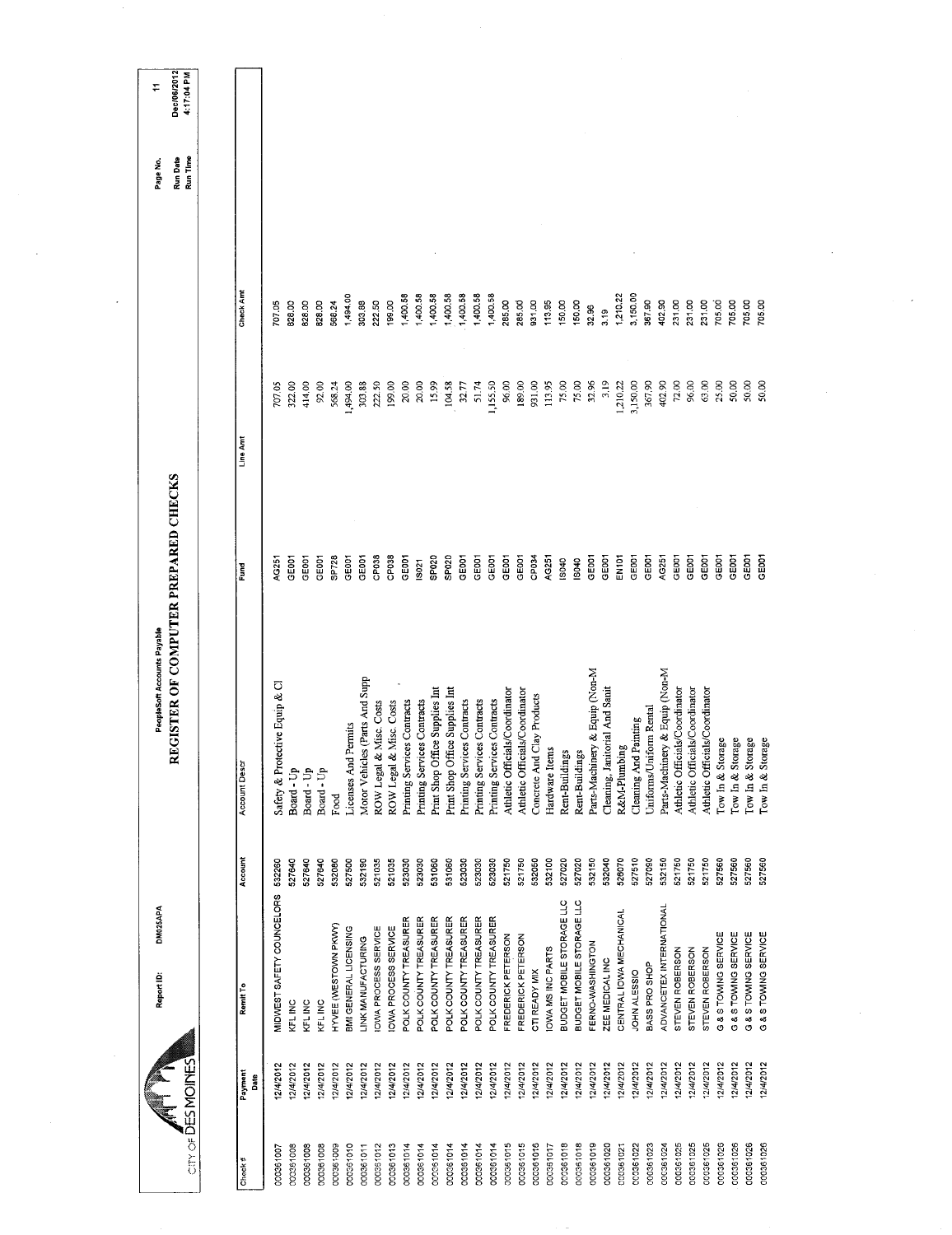|                   |                 | DM025APA<br>Report ID:     |         | PeopleSoft Accounts Payable          |                   |            |            | Page No.             | ÷,                        |
|-------------------|-----------------|----------------------------|---------|--------------------------------------|-------------------|------------|------------|----------------------|---------------------------|
| city of DESMOINES |                 |                            |         | REGISTER OF COMPUTER PREPARED CHECKS |                   |            |            | Run Time<br>Run Date | Dec/06/2012<br>4:17:04 PM |
|                   |                 |                            |         |                                      |                   |            |            |                      |                           |
| Check#            | Payment<br>Date | Remit To                   | Account | <b>Account Descr</b>                 | Ĕ                 | Line Amt   | Check Am   |                      |                           |
| 000361026         | 2/4/2012        | G & S TOWING SERVICE       | 527560  | Storage<br>Tow In $\&$               | GE001             | 50,00      | 705.00     |                      |                           |
| 000361026         | 2/4/2012        | G & S TOWING SERVICE       | 527560  | Tow In & Storage                     | GE001             | 70.00      | 705.00     |                      |                           |
| 000361026         | 2/4/2012        | G & S TOWING SERVICE       | 527560  | Tow In & Storage                     | GE001             | 70.00      | 0500       |                      |                           |
| 000361026         | 2/4/2012        | G & S TOWING SERVICE       | 527560  | Tow In & Storage                     | GE001             | 35.00      | 705.00     |                      |                           |
| 000361026         | 2/4/2012        | G & S TOWING SERVICE       | 527560  | Tow In & Storage                     | GE001             | 25.00      | 705.00     |                      |                           |
| 000361026         | 2/4/2012        | G & S TOWING SERVICE       | 527560  | Tow In & Storage                     | GE <sub>001</sub> | 70.00      | 705.00     |                      |                           |
| 000361026         | 12/4/2012       | G & S TOWING SERVICE       | 527560  | Tow In & Storage                     | GE001             | 52.50      | 705.00     |                      |                           |
| 000361026         | 12/4/2012       | G & S TOWING SERVICE       | 527560  | Tow In & Storage                     | GE001             | 52.50      | 705.00     |                      |                           |
| 000361026         | 12/4/2012       | G & S TOWING SERVICE       | 527560  | Tow In & Storage                     | GE001             | 35.00      | 705.00     |                      |                           |
| 000361026         | 2/4/2012        | G & S TOWING SERVICE       | 527560  | Tow In & Storage                     | GE001             | 70.00      | 705,00     |                      |                           |
| 00036102          | 12/4/2012       | AIRPORT SIGNS AND GRAPHICS | 526040  | R&M-Automotive Equipment             | GE001             | 95.00      | 95.00      |                      |                           |
| 000361028         | 12/4/2012       | CSIPM LLC                  | 526100  | R&M-Data Processing Equipment        | GE001             | 275.00     | 825.00     |                      |                           |
| 000361028         | 2/4/2012        | CSIPM LLC                  | 526100  | R&M-Data Processing Equipment        | GE001             | 550,00     | 825.00     |                      |                           |
| 000361029         | 12/4/2012       | NEED A PLUMBER             | 455550  | Plumbing Permit                      | GE001             | 46.00      | 46.00      |                      |                           |
| 000361030         | 12/4/2012       | ERGO DESKTOP               | 531010  | General Office                       | GE001             | 1,138.00   | 1,138.00   |                      |                           |
| 000361031         | 2/6/2012        | <b>MARCI RAFDAL</b>        | 531010  | General Office                       | SP027             | 13.20      | 13.20      |                      |                           |
| 000361032         | 12/8/2012       | JOHN SAUNDERS              | 532080  | Food                                 | SP821             | 66.50      | 66.50      |                      |                           |
| 000361033         | 12/6/2012       | KIMBERLY PIPER             | 522020  | Local Transportation                 | GE001             | 23.31      | 23.31      |                      |                           |
| 000361034         | 12/6/2012       | ONY VAN ROEKEI             | 522020  | Local Transportation                 | GE001             | 23.31      | 23.31      |                      |                           |
| 000361035         | 12/8/2012       | ANDREW DIRKS               | 522020  | Local Transportation                 | GE001             | 43.29      | 43.29      |                      |                           |
| 000361036         | 12/6/2012       | KRIS FOSTER                | 522020  | Local Transportation                 | GE001             | 28.86      | 28.86      |                      |                           |
| 000361037         | 12/6/2012       | GARY RAMQUIST              | 522020  | Local Transportation                 | GE001             | 4.16       | 4.16       |                      |                           |
| 000361038         | 12/6/2012       | RICHARD ZIMMERMAN          | 562040  | Travel                               | GE001             | 70.65      | 70.65      |                      |                           |
| 000361039         | 12/6/2012       | SKIP MOORE                 | 104041  | Prepaid expense-travel               | GE001             | 309.00     | 309.00     |                      |                           |
| 000361040         | 12/6/2012       | LUKE WILSON                | 104041  | Prepaid expense-travel               | SP321             | 12.00      | 12.00      |                      |                           |
| 000361041         | 12/6/2012       | ST DEVELOPMENT             | 528190  | Economic Development Grants          | SP371             | 417,500.00 | 417,500.00 |                      |                           |
| 000361042         | 12/6/2012       | BANKERS TRUST COMPANY      | 541010  | Land                                 | CP <sub>038</sub> | 84,000.00  | 84,000.00  |                      |                           |
| 000361043         | 2/6/2012        | CLERK OF COURT             | 521030  | Legal                                | GE001             | 135.00     | 135.00     |                      |                           |
| 000361044         | 12/6/2012       | CLERK OF COURT             | 521030  | Legal                                | GE001             | 85.00      | 85.00      |                      |                           |
| 000361045         | 12/6/2012       | CLERK OF COURT             | 521030  | Legal                                | GE001             | 85.00      | 85.00      |                      |                           |
| 000361046         | 2/6/2012        | <b>CLERK OF COURT</b>      | 521030  | Legal                                | GE001             | 85.00      | 85.00      |                      |                           |
| 000361047         | 12/6/2012       | POLK COUNTY RECORDER       | 521035  | ROW Legal & Misc. Costs              | CP038             | 5.60       | 5,60       |                      |                           |
| 000361048         | 12/6/2012       | POLK COUNTY RECORDER       | 521035  | ROW Legal & Misc. Costs              | CP038             | 138.40     | 138.40     |                      |                           |
| 000361049         | 2/6/2012        | POLK COUNTY RECORDER       | 521035  | ROW Legal & Misc. Costs              | SP854             | 226.40     | 226.40     |                      |                           |
| 000361050         | 12/6/2012       | POLK COUNTY TREASURER      | 541010  | Land                                 | CP <sub>038</sub> | 41.00      | 41.00      |                      |                           |
|                   |                 |                            |         |                                      |                   |            |            |                      |                           |

 $\bar{\beta}$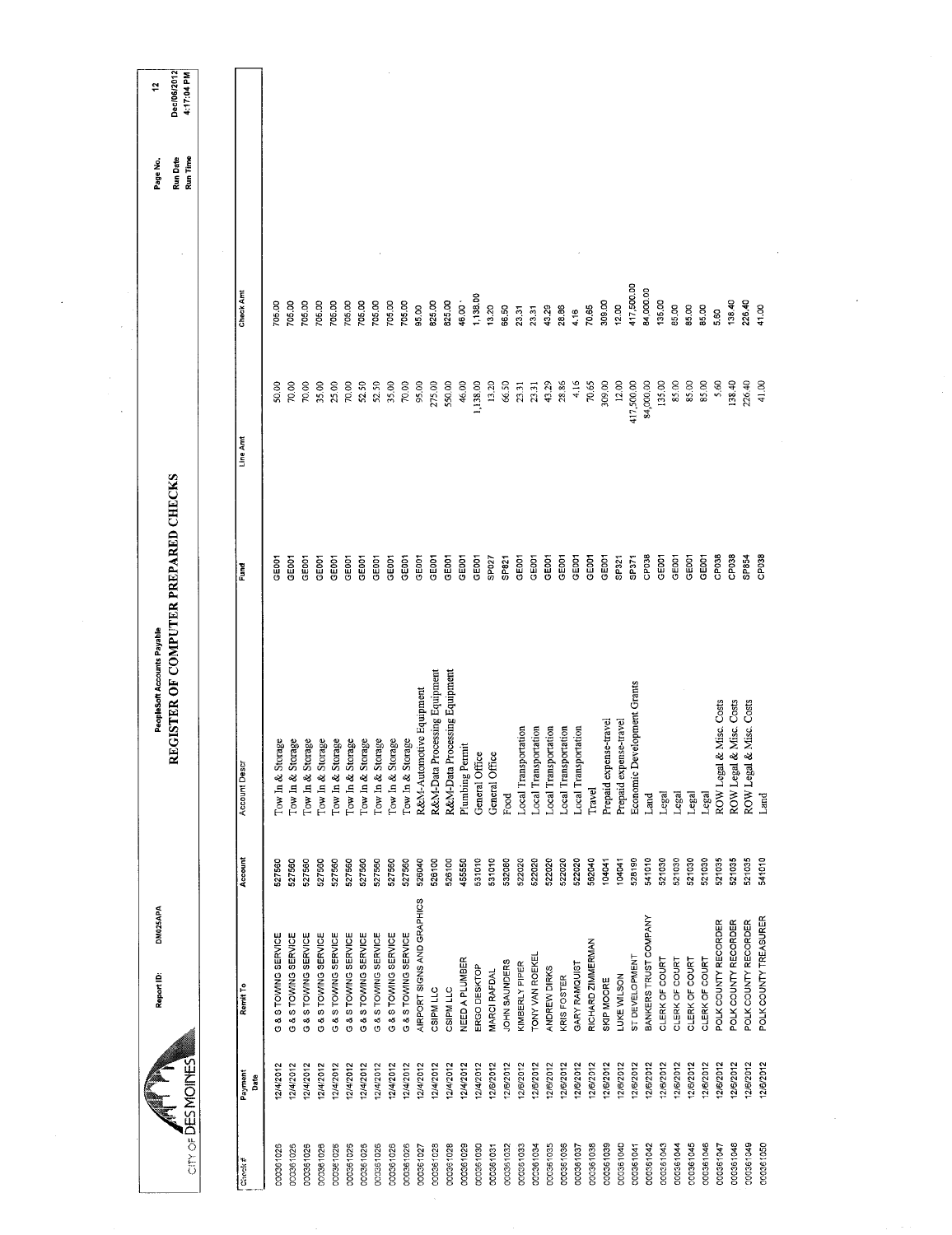|                        |                        | DM025APA<br>Report ID:                           |                  | REGISTER OF COMPUTER PREPARED CHECKS<br>PeopleSoft Accounts Payable |                   |                      |                    | Run Time<br>Run Date<br>Page No. | Dec/06/2012<br>4:17:04 PM<br>÷, |
|------------------------|------------------------|--------------------------------------------------|------------------|---------------------------------------------------------------------|-------------------|----------------------|--------------------|----------------------------------|---------------------------------|
|                        | City of DES MOINES     |                                                  |                  |                                                                     |                   |                      |                    |                                  |                                 |
| Check#                 | Payment<br>Date        | Remit To                                         | Account          | Account Descr                                                       | Fund              | Line Amt             | Check Amt          |                                  |                                 |
| 00036105               | 12/6/2012              | POLK COUNTY TREASURER                            | 541010           | Land                                                                | SP854             | 1,444.00             | 1,444.00           |                                  |                                 |
| 000361052              | 12/6/2012              | SHERIFF OF POLK COUNTY                           | 521035           | & Misc. Costs<br>ROW Legal                                          | CP038             | 1,284.79             | 1,284.79           |                                  |                                 |
| 000361053              | 12/6/2012              | NESTINGEN INC                                    | 521020           | Consultants And Professional S                                      | GEOOT             | 11,520.00            | 11,520.00          |                                  |                                 |
| 000361054              | 12/6/2012              | BUDGET STORAGE RENTAL SPAC                       | 528025           | Relocation Payment                                                  | CP038             | 148.00               | 1,035.75<br>148.00 |                                  |                                 |
| 000361055              | 12/6/2012              | BEST HEATING & COOLING<br>BEST HEATING & COOLING | 528080           | <b>ECIP</b> Furnace                                                 | SPO33<br>SPO33    | 63.00<br>63.00       | 1,035.75           |                                  |                                 |
| 000361055<br>000361055 | 12/6/2012<br>12/6/2012 | BEST HEATING & COOLING                           | 528080<br>528080 | <b>ECIP</b> Furnace<br><b>ECIP</b> Furnace                          | SPO33             | 63.00                | 1,035.75           |                                  |                                 |
| 000361055              | 12/6/2012              | BEST HEATING & COOLING                           | 528080           | <b>ECIP</b> Furnace                                                 | SP033             | 63.00                | 1,035.75           |                                  |                                 |
| 000361055              | 12/6/2012              | BEST HEATING & COOLING                           | 528080           | <b>ECIP</b> Furnace                                                 | SP <sub>033</sub> | 143.75               | 1,035.75           |                                  |                                 |
| 000361055              | 12/6/2012              | BEST HEATING & COOLING                           | 528080           | <b>ECIP</b> Furnace                                                 | SPO <sub>33</sub> | 143.00               | 1,035.75           |                                  |                                 |
| 000361055              | 12/6/2012              | BEST HEATING & COOLING                           | 528080           | ECIP Furnace                                                        | SP033             | 223.00               | 1,035.75           |                                  |                                 |
| 000361055              | 12/6/2012              | BEST HEATING & COOLING                           | 528080           | <b>ECIP</b> Furnace                                                 | SPO33             | 274.00               | 1,035.75           |                                  |                                 |
| 000361056              | 12/6/2012              | CONTRACT EXCHANGE CORP                           | 541010           | Land                                                                | SP854             | 59,256.40            | 59,256.40          |                                  |                                 |
| 000361057              | 12/6/2012              | HIPAA GROUP INC                                  | 562050           | Training                                                            | GE001             | 25.00                | 25.00              |                                  |                                 |
| 000361058              | 12/6/2012              | ECONO LODGE                                      | 528025           | Relocation Payment                                                  | CP038             | 165.00               | 165.00             |                                  |                                 |
| 000361059              | 12/6/2012              | JOHN E AND SANDRA GODRON,                        | 541010           | Land                                                                | CP <sub>038</sub> | 115,000.00           | 115,000.00         |                                  |                                 |
| 000361060              | 12/6/2012              | LILLIS OMALLEY LAW FIRM                          | 541010           | Land                                                                | CP <sub>038</sub> | 3,000.00             | 3,000,00           |                                  |                                 |
| 000361061              | 12/6/2012              | ROLL-OFFS OF DES MOINES INC                      | 521035           | & Misc. Costs<br>ROW Legal                                          | CP038             | 15,000.00            | 15,000.00          |                                  |                                 |
| 000361062              | 12/6/2012              | WALLACE SCOVEL                                   | 541010           | Land                                                                | CP <sub>038</sub> | 3,569.00             | 3,569.00           |                                  |                                 |
| 000361063              | 12/6/2012              | GOVX                                             | 531010           | General Office                                                      | GE001             | 187.85               | 187.85<br>666.00   |                                  |                                 |
| 000361064              | 12/6/2012              | BANKERS TRUST COMPANY                            | 527800           | Bank Charges                                                        | EN051             | 666.00               | 4,851.00           |                                  |                                 |
| 000361065              | 12/6/2012              | JESTER INSURANCE SERVICES                        | 527620<br>524010 | Real Property Insurance                                             | GE001<br>CP034    | 4,851.00<br>5,024.00 | 5,024.00           |                                  |                                 |
| 000361066              | 12/6/2012              | DES MOINES ASPHALT & PAVING<br>GATSO             | 543060           | Miscellaneous Contractual Serv                                      | CP038             | 173.46               | 173.46             |                                  |                                 |
| 000361068<br>000361067 | 12/6/2012<br>12/6/2012 | CORELL CONTRACTORS INC                           | 543030           | <b>Streets And Roadways</b><br><b>Storm Sewers</b>                  | EN <sub>304</sub> | 8,822.65             | 8,822.65           |                                  |                                 |
| 000361069              | 12/6/2012              | SHUCK-BRITSON INC                                | 521020           | Consultants And Professional S                                      | CP032             | 2,448.99             | 2,448.99           |                                  |                                 |
| 000361070              | 12/6/2012              | THE UNDERGROUND COMPANY L                        | 543030           | <b>Storm Sewers</b>                                                 | EN304             | 10,622.13            | 10,622.13          |                                  |                                 |
| 000361071              | 12/6/2012              | JENSEN CONSTRUCTION COMPA                        | 543010           | <b>Bridges</b>                                                      | CP032             | 112,368.78           | 112,368.78         |                                  |                                 |
| 000361072              | 12/6/2012              | ALLENDER BUTZKE ENGINEERS                        | 521020           | Consultants And Professional S                                      | CP040             | 496.42               | 496,42             |                                  |                                 |
| 000361073              | 12/6/2012              | THE HANSEN COMPANY                               | 543080           | Other Improvements                                                  | CPO4D             | 295,127.25           | 295, 127.25        |                                  |                                 |
| 000361074              | 12/6/2012              | BIERMANN'S UNIVERSITY ELECTF                     | 543040           | Sanitary Sewers                                                     | AG267             | 12,333.55            | 12,333.55          |                                  |                                 |
| 000361075              | 12/6/2012              | STANLEY CONSULTANTS INC                          | 521020           | Consultants And Professional S                                      | CP040             | 6,577.77             | 6,577.77           |                                  |                                 |
| 000361076              | 12/6/2012              | REILLY CONSTRUCTION CO INC 8                     | 543060           | Roadways<br>Streets And                                             | CP038             | 81,577.30            | 81,577.30          |                                  |                                 |
| 000361077              | 2/6/2012               | HDR ENGINEERING INC                              | 521020           | Consultants And Professional S                                      | CP038             | 1,961.84             | 1,961.84           |                                  |                                 |
| 000361078              | 12/6/2012              | SUBSTANCE ARCHITECTURE INTI                      | 521020           | Consultants And Professional S                                      | CP040             | 500.00               | 500.00             |                                  |                                 |

 $\frac{1}{2} \sum_{i=1}^{n} \frac{1}{2} \sum_{j=1}^{n} \frac{1}{2} \sum_{j=1}^{n} \frac{1}{2} \sum_{j=1}^{n} \frac{1}{2} \sum_{j=1}^{n} \frac{1}{2} \sum_{j=1}^{n} \frac{1}{2} \sum_{j=1}^{n} \frac{1}{2} \sum_{j=1}^{n} \frac{1}{2} \sum_{j=1}^{n} \frac{1}{2} \sum_{j=1}^{n} \frac{1}{2} \sum_{j=1}^{n} \frac{1}{2} \sum_{j=1}^{n} \frac{1}{2} \sum_{j=1}^{n$ 

 $\label{eq:2.1} \frac{1}{\sqrt{2}}\int_{\mathbb{R}^3}\frac{1}{\sqrt{2}}\left(\frac{1}{\sqrt{2}}\right)^2\frac{1}{\sqrt{2}}\left(\frac{1}{\sqrt{2}}\right)^2\frac{1}{\sqrt{2}}\left(\frac{1}{\sqrt{2}}\right)^2.$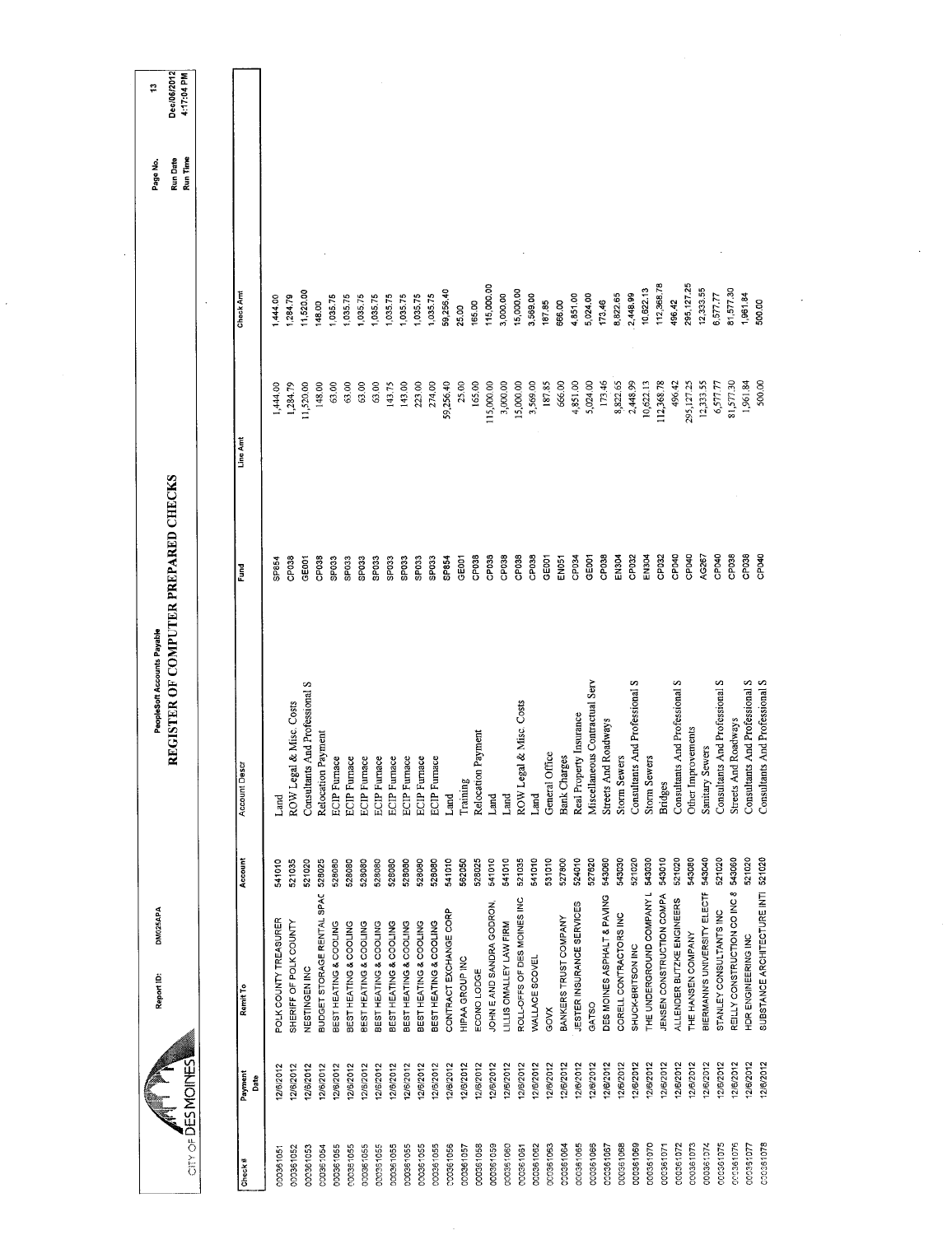|                    |                 | DM025APA<br>Report ID:           |         | REGISTER OF COMPUTER PREPARED CHECKS<br>PeopleSoft Accounts Payable |                   |            |                  | Run Date<br>Page No. | Dec/06/2012<br>4:17:04 PM<br>$\sharp$ |
|--------------------|-----------------|----------------------------------|---------|---------------------------------------------------------------------|-------------------|------------|------------------|----------------------|---------------------------------------|
| City OF DES MOINES |                 |                                  |         |                                                                     |                   |            |                  | Run Time             |                                       |
|                    |                 |                                  |         |                                                                     |                   |            |                  |                      |                                       |
| Check#             | Payment<br>Date | Remit <sub>To</sub>              | Account | Account Descr                                                       | Fund              | Line Am    | <b>Check Amt</b> |                      |                                       |
| 000361079          | 2/6/2012        | S.M. HENTGES & SONS INC.         | 543040  | Sanitary Sewers                                                     | AG267             | 27,482.00  | 27,482.00        |                      |                                       |
| 000361080          | 12/6/2012       | STRONG TOWER CONSTRUCTION        | 542010  | <b>Buildings</b>                                                    | CP034             | 21,034.58  | 21,034.58        |                      |                                       |
| 000361081          | 12/6/2012       | STRONG TOWER CONSTRUCTION        | 542010  | <b>Buildings</b>                                                    | CP034             | 26,661.75  | 26,661.75        |                      |                                       |
| 000361082          | 12/6/2012       | <b>J &amp; K CONTRACTING LLC</b> | 543030  | <b>Storm Sewers</b>                                                 | EN304             | 27,763.26  | 27,763.26        |                      |                                       |
| 000361083          | 12/6/2012       | JOINER CONSTRUCTION CO INC       | 542010  | <b>Buildings</b>                                                    | CP034             | 07,509.46  | 107,509.46       |                      |                                       |
| 000361084          | 12/6/2012       | NORTHERN ESCROW INC              | 543050  | Sidewalks                                                           | CP <sub>038</sub> | 165,050.85 | 165,050.85       |                      |                                       |
| 000361085          | 12/6/2012       | MIDAMERICAN ENERGY               | 525020  | Electric Light And Power                                            | EN078             | 63.35      | 12,618.83        |                      |                                       |
| 000361085          | 12/6/2012       | MIDAMERICAN ENERGY               | 525020  | Electric Light And Power                                            | GE001             | 20.94      | 12,618.83        |                      |                                       |
| 000361085          | 12/6/2012       | MIDAMERICAN ENERGY               | 525020  | Electric Light And Power                                            | GE001             | 19.79      | 12,618.83        |                      |                                       |
| 000361085          | 12/6/2012       | MIDAMERICAN ENERGY               | 525020  | Electric Light And Power                                            | GE001             | 20.56      | 12,618.83        |                      |                                       |
| 000361085          | 12/6/2012       | MIDAMERICAN ENERGY               | 525020  | Electric Light And Power                                            | GE001             | 20.27      | 12,618.83        |                      |                                       |
| 000361085          | 12/6/2012       | MIDAMERICAN ENERGY               | 525020  | Electric Light And Power                                            | GE001             | 17.68      | 12,618.83        |                      |                                       |
| 000361085          | 2/6/2012        | <b>JIDAMERICAN ENERGY</b>        | 525020  | Electric Light And Power                                            | GE001             | 26.79      | 12,618.83        |                      |                                       |
| 000361085          | 12/6/2012       | MIDAMERICAN ENERGY               | 525020  | Electric Light And Power                                            | GE001             | 18.35      | 12,618.83        |                      |                                       |
| 000361085          | 12/8/2012       | MIDAMERICAN ENERGY               | 525020  | Electric Light And Power                                            | GE001             | 20,68      | 12,618.83        |                      |                                       |
| 000361085          | 2/6/2012        | <b>MIDAMERICAN ENERGY</b>        | 525020  | Electric Light And Power                                            | GE001             | 449.56     | 12,618.83        |                      |                                       |
| 000361085          | 12/6/2012       | MIDAMERICAN ENERGY               | 525020  | Electric Light And Power                                            | GE001             | 273.41     | 12,618.83        |                      |                                       |
| 000361085          | 12/6/2012       | <b>MIDAMERICAN ENERGY</b>        | 525010  | Ĝã                                                                  | GE001             | 170.11     | 12,618.83        |                      |                                       |
| 000361085          | 12/6/2012       | MIDAMERICAN ENERGY               | 525010  | Gas                                                                 | GE001             | 469.39     | 12,618.83        |                      |                                       |
| 000361085          | 12/6/2012       | MIDAMERICAN ENERGY               | 525010  | Gas                                                                 | GE001             | 10.00      | 12,618.83        |                      |                                       |
| 000361085          | 12/6/2012       | MIDAMERICAN ENERGY               | 525020  | Electric Light And Power                                            | GE001             | 169.40     | 12,618.83        |                      |                                       |
| 000361085          | 2/6/2012        | <b>MIDAMERICAN ENERGY</b>        | 525020  | Electric Light And Power                                            | CEOO1             | 2,393.28   | 12,618.83        |                      |                                       |
| 000361085          | 12/6/2012       | MIDAMERICAN ENERGY               | 525020  | Electric Light And Power                                            | GE001             | 1,692.13   | 12,618.83        |                      |                                       |
| 000361085          | 12/6/2012       | <b>MIDAMERICAN ENERGY</b>        | 525020  | Electric Light And Power                                            | GE001             | 1,554.47   | 12,618.83        |                      |                                       |
| 000361085          | 12/6/2012       | <b>VIDAMERICAN ENERGY</b>        | 525020  | Electric Light And Power                                            | GE <sub>001</sub> | 2,436.02   | 12,618.83        |                      |                                       |
| 000361085          | 12/6/2012       | MIDAMERICAN ENERGY               | 525020  | Electric Light And Power                                            | GE001             | 303.93     | 12,618.83        |                      |                                       |
| 000361085          | 12/6/2012       | <b>MIDAMERICAN ENERGY</b>        | 525020  | Electric Light And Power                                            | GE001             | 37.35      | 12,618.83        |                      |                                       |
| 000361085          | 12/6/2012       | <b>MIDAMERICAN ENERGY</b>        | 525020  | Electric Light And Power                                            | GE001             | 84.69      | 12,618.83        |                      |                                       |
| 000361085          | 12/6/2012       | MIDAMERICAN ENERGY               | 525020  | Electric Light And Power                                            | GE <sub>001</sub> | 2.86       | 12,618.83        |                      |                                       |
| 000361085          | 12/6/2012       | <b>MIDAMERICAN ENERGY</b>        | 525020  | Electric Light And Power                                            | GE001             | 317.21     | 12,618.83        |                      |                                       |
| 000361085          | 12/6/2012       | <b>VIDAMERICAN ENERGY</b>        | 525020  | Electric Light And Power                                            | GE001             | 23.72      | 12,618.83        |                      |                                       |
| 000361085          | 12/6/2012       | <b>MIDAMERICAN ENERGY</b>        | 525020  | Electric Light And Power                                            | GE001             | 87.15      | 12,618.83        |                      |                                       |
| 000361085          | 2/6/2012        | <b><i>MIDAMERICAN ENERGY</i></b> | 525020  | Electric Light And Power                                            | GE001             | 19.59      | 12,618.83        |                      |                                       |
| 000361085          | 2/6/2012        | <b>MIDAMERICAN ENERGY</b>        | 525020  | Electric Light And Power                                            | GE001             | 14.32      | 12,618.83        |                      |                                       |
| 000261085          | 12/6/2012       | <b>VIIDAMERICAN ENERGY</b>       | 525020  | Electric Light And Power                                            | GE001             | 1,040.07   | 12,618.83        |                      |                                       |
|                    |                 |                                  |         |                                                                     |                   |            |                  |                      |                                       |

 $\hat{\mathcal{A}}$ 

 $\sim 10^{-11}$ 

 $\hat{\mathcal{A}}$